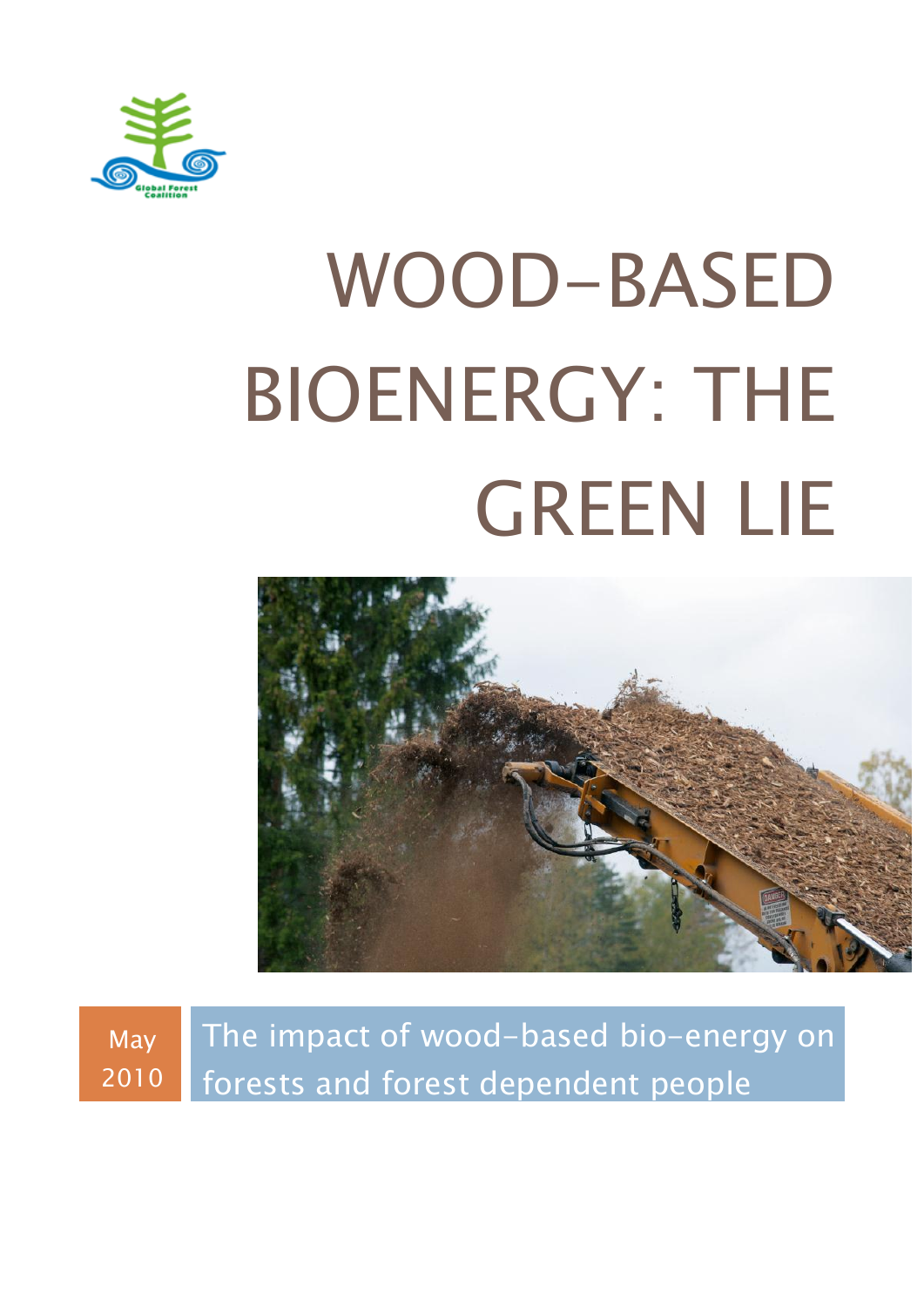### Wood based bioenergy: the green lie

THE IMPACT OF WOOD-BASED BIOENERGY ON FORESTS AND FOREST DEPENDENT PEOPLE

#### CONTENTS:

| Introduction                                    |    |
|-------------------------------------------------|----|
| Fiu Elisara Mata'ese, Chair Board GFC, Samoa    | 2  |
| Plantation expansion and forest degradation for |    |
| wood bioenergy in Europe                        |    |
| Almuth Ernsting, Biofuelwatch, UK               | 4  |
| Liberian biomass project                        | 12 |
| Genetically modified trees, bioenergy and REDD: |    |
| New excuses for their promotion                 |    |
| Diego Alejandro Cardona, Colombia               | 13 |
| Tree plantations are no forests                 |    |
| Wally Menne, Timberwatch, South Africa          | 22 |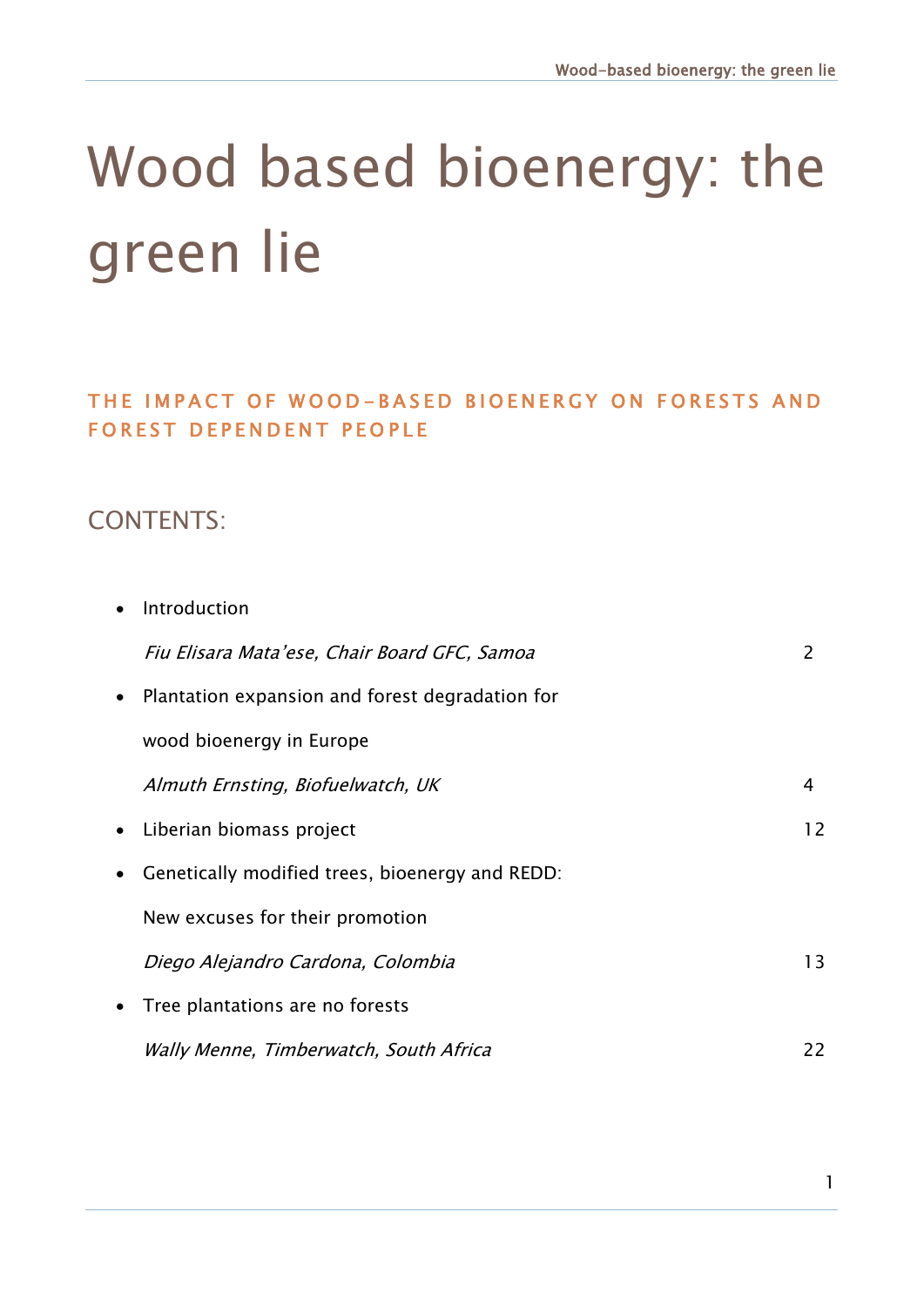### Introduction

By Fiu Elisara Mata"ese, Chair of the Board, Global Forest Coalition

The European Union (EU) recently admitted that agro-fuels might be as much as four times more damaging to the climate than conventional fuels due to their indirect impacts. Still, such indirect impacts are being ignored in EU policies. Promoting woody bio-energy ignores the fact that a rapid increase in wood demand will have immense negative impacts on the world's forests and forest peoples as well as on indigenous communities that are already suffering from the direct and indirect impacts of monoculture tree plantations being expanded in their lands and territories for this purpose.

The demand for industrial wood bio-energy is causing large areas, especially in the South, to be taken over by monoculture tree plantations to serve the interests of the North. The displacement of North American paper production increases the likelihood of massive pulp mill and plantation expansion in South America, South-east and East Asia and southern Africa as well as in Russia. The demand for wood (and other forms of biomass) will rise even further as 'second generation' agro-fuels are becoming commercially viable and economically attractive. So far, these liquid fuels remain largely in the research arena and development phase, but biotech firms, pulp and paper companies, and oil firms have joined forces to invest billions of dollars into research on unsustainable wood-based agro-fuels, including research in genetically engineered trees.

Genetically engineered (GE) trees pose a new threat to forests, forest-dependent communities and the climate. It is impossible to predict the impacts of GE trees because unexpected mutations are the norm rather than the exception. This is true with all genetically engineered plants. Trees can spread themselves across large areas and GE trees can easily establish themselves in native forests and/or cross-fertilize with native trees. Unstable low-lignin trees are being engineered for cellulosic ethanol production, whereas fast-growing and cold-resistant trees are engineered for wood bio-energy for heat and electricity.

Deadwood, branches, leaves and twigs and even tree stumps are increasingly defined as 'residues' which are essential for recycling nutrients and thus for keeping soils fertile, for biodiversity enhancement, and for carbon storage. However, the concern is, the demand for wood biomass far outpaces the production of "residues".

A recently released study by the Finnish Environment Institute and others http://www.ymparist [o.fi/print. asp?contentid= 351875&lan=en&clan=en](http://www.ymparisto.fi/print.asp?contentid=351875&lan=en&clan=en) highlighted the importance of taking into account soil carbon emissions in climate change mitigation and the impact removing wood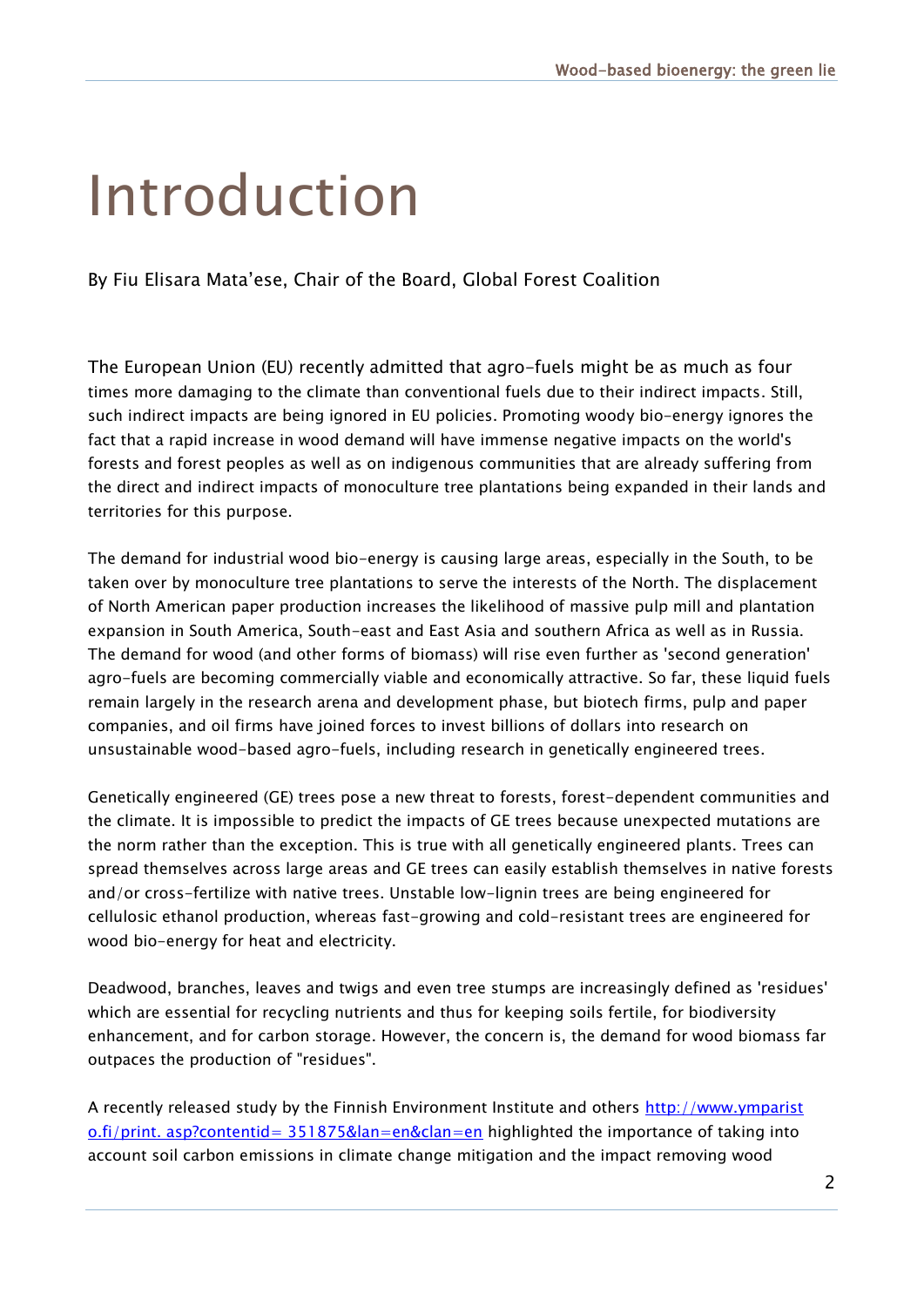residues from forests might have on such emissions. The study concludes that to maintain the carbon storage, the accumulation of organic material in forests should increase. However, this is not compatible with the present bio-energy goals for forests and with the increased intensive harvesting of biomass in forests.

The European debate regarding biomass has so far largely focused on sustainability standards which the European Commission has, for the time being, ruled out as far as EU-wide standards are concerned. The question whether a further massive increase in Europe's demand for wood can possibly be met sustainably, particularly in a global market, has been largely ignored in the policy debate. Yet no standard can prevent higher prices for wood driving plantation expansion and increased logging elsewhere in the world. The wider impacts of ecosystem conversion to industrial monoculture plantations and greater and more destructive logging of natural forests are likely to be severe. By driving up the European demand and the global price for wood, industrial bio-energy is set to increase land grabbing, speculation for tree plantations, expand destructive logging, and speed up the conversion of biodiversity rich native forests to monoculture tree plantations.

Replacing highly energy-dense fossil fuels with plant materials requires far more land per unit of energy than almost all other types of energy. Greater pressures on forests and other ecosystems, on soils and freshwater as well as more land-grabbing for tree plantations are consequences of a new global market in wood for bioenergy. As an Indigenous person myself from the South, I am concerned that the main victims are inevitably going to be the Indigenous Peoples and other forest-dependent peoples in the South, in particular women, who depend on access to forests for fuelwood and other small-scale bio-energy extraction for their families.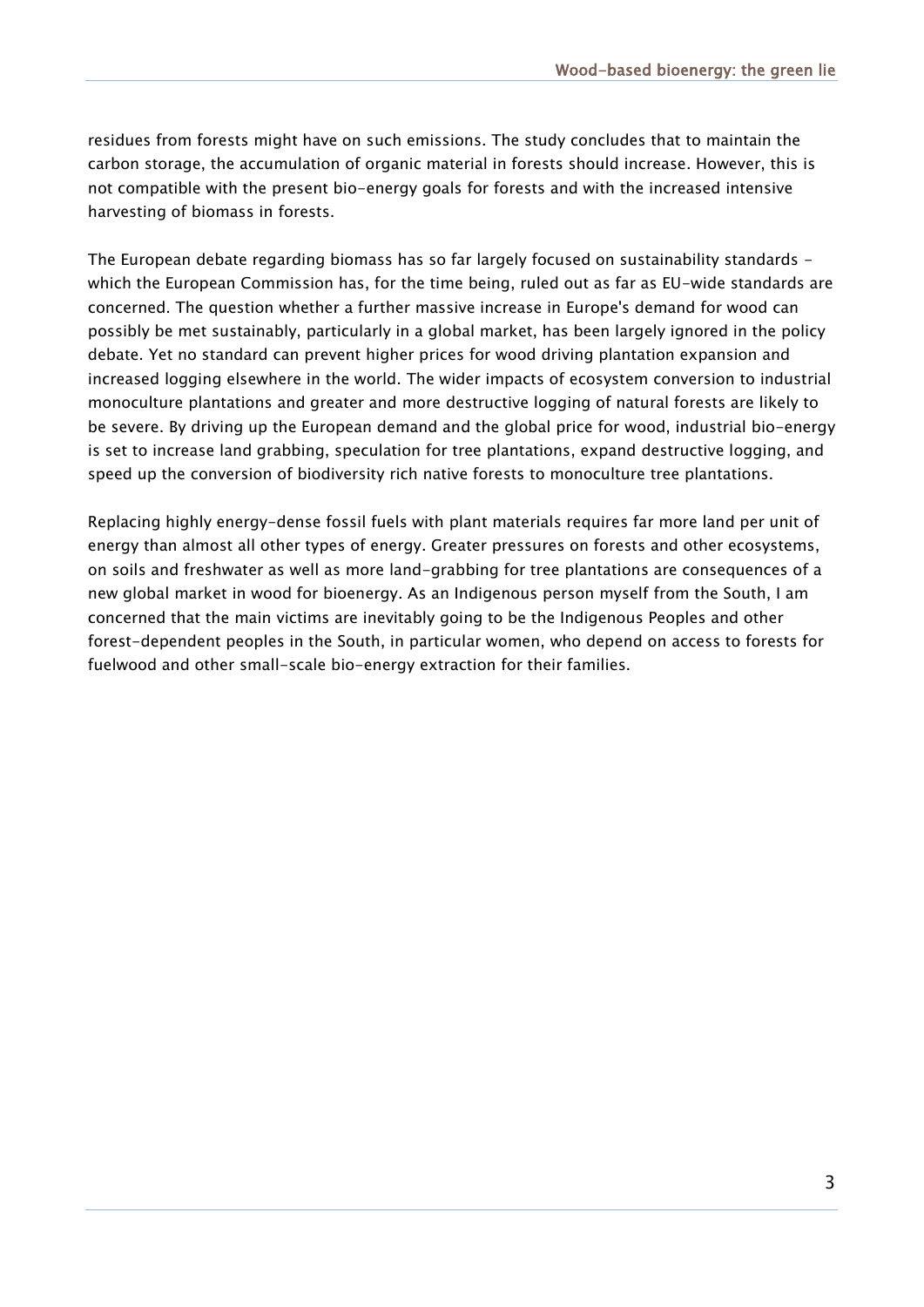### Plantation expansion and forest degradation for wood bioenergy in Europe

By Almuth Ernsting, Biofuelwatch, UK

#### **BACKGROUND**

The media image of renewable energy tends to focus on wind turbines and solar panels, but in fact about 68.5% of all "renewable energy" in the EU comes from bioenergy<sup>1</sup>. The European Renewable Energy Council predicts that, by 2020, bioenergy will make up 13% of total energy use in the EU, compared to approximately 7% for all other renewable energy combined.2 Wood burning is likely to continue providing the largest percentage of bioenergy generation in terms of energy output, although agrofuel use is continuing to rapidly expand. Monocultures of miscanthus (an invasive perennial grass native to subtropical and tropical regions of Africa and southern Asia), which are promoted for power stations as well as being considered for second generation agrofuels, and biogas, much of it from maize monocultures in Germany, are also supported by governments in the EU and will put further pressures on land and ecosystems in Europe. Bioenergy is being promoted primarily through national subsidy schemes, including tax rebates, as well as EUsubsidies for research and development.

The demand for wood (and other forms of biomass) will rise even further if "second generation" agrofuels, i.e. liquid agrofuels made from solid biomass, became commercially viable. So far, these liquid fuels remain largely in research and development phase, with many efforts to genetically engineer microbes capable of liquefying solid biomass without high temperatures or pressure, genetically engineering trees so that they can be more easily turned into liquid fuel, as well as

<sup>1</sup> Eurostat 2009 Yearbook, figure 13.1

<sup>2</sup> Renewable Energy Technology Roadmap 20% by 2020, European Renewable Energy Council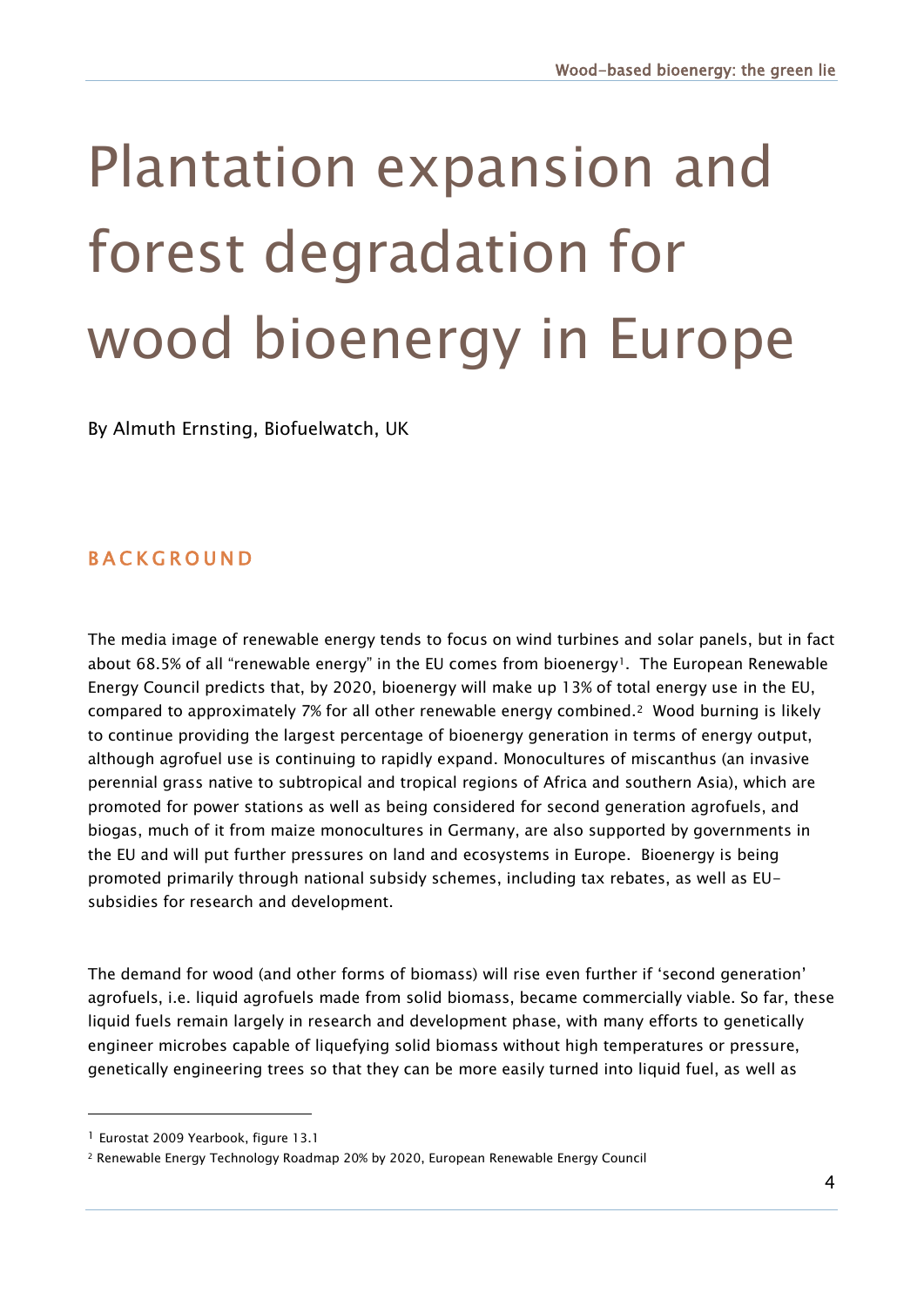thermal conversion technologies. Biotech firms, pulp and paper companies and oil firms have joined forces to invest billions of dollars into research on wood-based agrofuels for cars and planes, but so far these are not widely feasible or available. Burning woodchips and wood pellets in power stations or wood boilers faces far fewer technological hurdles, and is comparatively cheap and easy.

Industrial bioenergy bears little resemblance to traditional uses of biomass, still common in much of the Global South. Replacing highly energy-dense fossil fuels with plant materials is problematic because it requires far more land per unit of energy than almost all the alternatives. <sup>3</sup> Much greater pressures on forests and other ecosystems, on soils and freshwater as well as more landgrabbing for tree plantations are the certain consequence of a new global market in wood for bioenergy.

#### FROM STUMP REMOVAL TO PLANTATION EXPANSION IN **EUROPE**

It is widely, though wrongly, assumed that wood power stations in Europe burn only "residues", such as sawdust and mill ends, or branches and trimmings, not whole trees. Even the use of residues is potentially problematic, since materials such as sawdust are often in demand already for low-grade wood products. Burning residues for heat and electricity results in displacing other demand and can thus trigger more industrial logging and plantation expansion. Furthermore, deadwood, branches, leaves and twigs and even tree stumps are increasingly defined as "residues" even though they are essential for recycling nutrients and thus keeping soils fertile, for biodiversity and for carbon storage.

The demand for wood biomass far outpaces production of "residues", and so increasingly, whole trees are being turned into woodchips and pellets for power stations. In Wales, for example, trucks transport whole logs to a power station in Port Talbot. A far larger, 350 MW, wood power station is being built in the same town.4 Similarly, complete logs are piled up outside a Scottish

<sup>3</sup> Energy Sprawl or Energy Efficiency: Climate Policy Impacts on Natural Habitat for the United States of America, Robert I McDonald et al, PLoS ONE 4(8): e6802. doi:10.1371/journal.pone.0006802

<sup>4</sup> [http://images.google.co.uk/imgres?imgurl=http://www.whatiscop15.net/wordpress/wp](http://images.google.co.uk/imgres?imgurl=http://www.whatiscop15.net/wordpress/wp-content/uploads/2009/12/giles-023b1.jpg&imgrefurl=http://www.whatiscop15.net/2009/12/activists-target-biomass-plant-in-south-wales/&usg=__aMsEHxVcnT227CyHz8K2O6WNO9I=&h=753&w=500&sz=149&hl=en&start=8&um=1&itbs=1&tbnid=1j5Jj6uAH0gqeM:&tbnh=142&tbnw=94&prev=/images%3Fq%3Dport%2Btalbot%2Bbiomass%26um%3D1%26hl%3Den%26tbs%3Disch:1)[content/uploads/2009/12/giles-023b1.jpg&imgrefurl=http://www.whatiscop15.net/2009/12/activists-target-biomass](http://images.google.co.uk/imgres?imgurl=http://www.whatiscop15.net/wordpress/wp-content/uploads/2009/12/giles-023b1.jpg&imgrefurl=http://www.whatiscop15.net/2009/12/activists-target-biomass-plant-in-south-wales/&usg=__aMsEHxVcnT227CyHz8K2O6WNO9I=&h=753&w=500&sz=149&hl=en&start=8&um=1&itbs=1&tbnid=1j5Jj6uAH0gqeM:&tbnh=142&tbnw=94&prev=/images%3Fq%3Dport%2Btalbot%2Bbiomass%26um%3D1%26hl%3Den%26tbs%3Disch:1)[plant-in-south-](http://images.google.co.uk/imgres?imgurl=http://www.whatiscop15.net/wordpress/wp-content/uploads/2009/12/giles-023b1.jpg&imgrefurl=http://www.whatiscop15.net/2009/12/activists-target-biomass-plant-in-south-wales/&usg=__aMsEHxVcnT227CyHz8K2O6WNO9I=&h=753&w=500&sz=149&hl=en&start=8&um=1&itbs=1&tbnid=1j5Jj6uAH0gqeM:&tbnh=142&tbnw=94&prev=/images%3Fq%3Dport%2Btalbot%2Bbiomass%26um%3D1%26hl%3Den%26tbs%3Disch:1)

wales/&usg=\_aMsEHxVcnT227CvHz8K2O6WNO9I=&h=753&w=500&sz=149&hl=en&start=8&um=1&itbs=1&tbnid=1j5lj [6uAH0gqeM:&tbnh=142&tbnw=94&prev=/images%3Fq%3Dport%2Btalbot%2Bbiomass%26um%3D1%26hl%3Den%26tbs%3Di](http://images.google.co.uk/imgres?imgurl=http://www.whatiscop15.net/wordpress/wp-content/uploads/2009/12/giles-023b1.jpg&imgrefurl=http://www.whatiscop15.net/2009/12/activists-target-biomass-plant-in-south-wales/&usg=__aMsEHxVcnT227CyHz8K2O6WNO9I=&h=753&w=500&sz=149&hl=en&start=8&um=1&itbs=1&tbnid=1j5Jj6uAH0gqeM:&tbnh=142&tbnw=94&prev=/images%3Fq%3Dport%2Btalbot%2Bbiomass%26um%3D1%26hl%3Den%26tbs%3Disch:1) [sch:1](http://images.google.co.uk/imgres?imgurl=http://www.whatiscop15.net/wordpress/wp-content/uploads/2009/12/giles-023b1.jpg&imgrefurl=http://www.whatiscop15.net/2009/12/activists-target-biomass-plant-in-south-wales/&usg=__aMsEHxVcnT227CyHz8K2O6WNO9I=&h=753&w=500&sz=149&hl=en&start=8&um=1&itbs=1&tbnid=1j5Jj6uAH0gqeM:&tbnh=142&tbnw=94&prev=/images%3Fq%3Dport%2Btalbot%2Bbiomass%26um%3D1%26hl%3Den%26tbs%3Disch:1)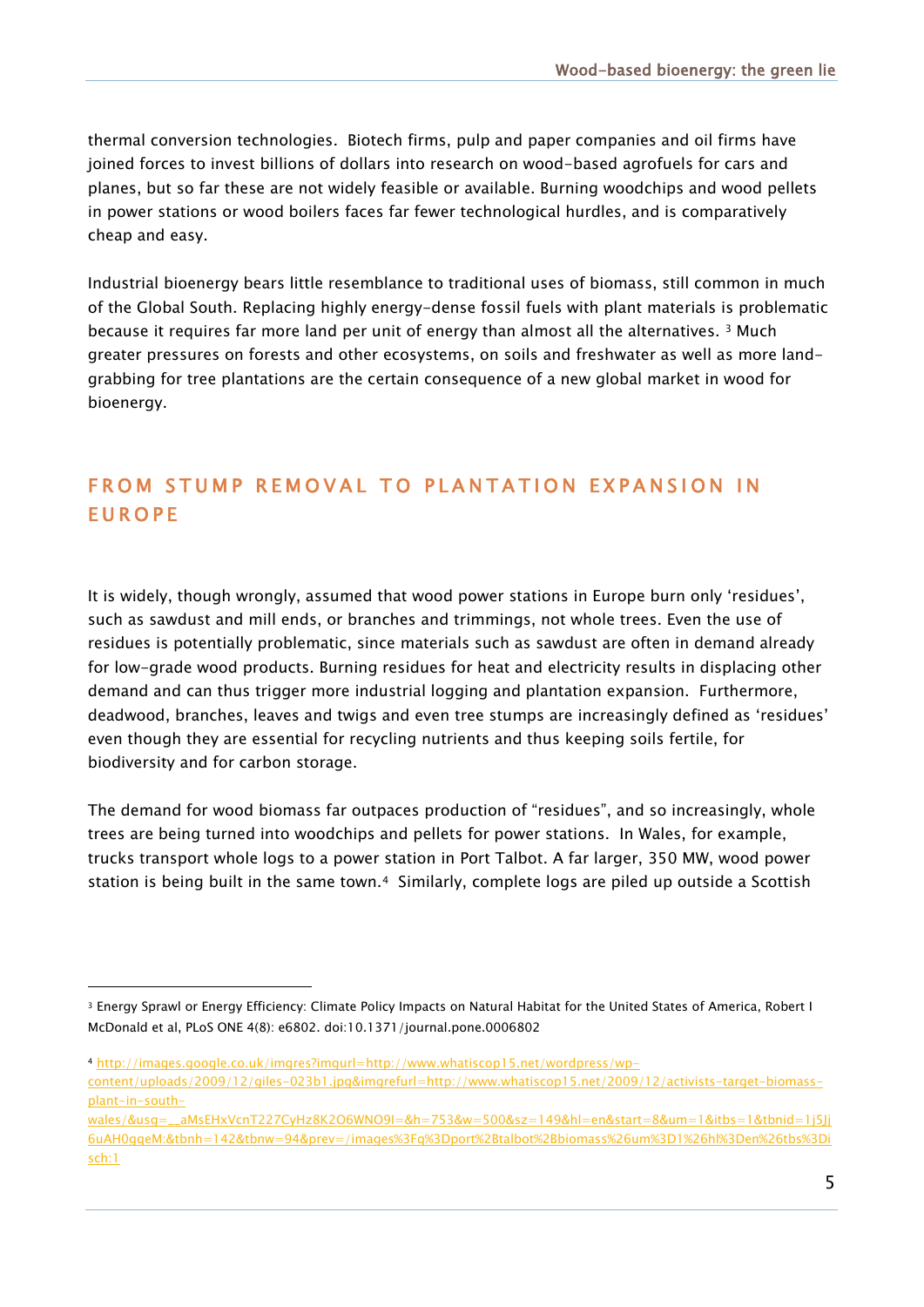bioenergy power station.5 In Germany, 40% of all wood pellets produced in 2009 were made from whole logs, not "residues".<sup>6</sup>

To satisfy the fast growing demand for wood biomass, "whole tree removal" practices are becoming increasingly common. Scandinavian companies pioneered this practise, which involves clearing twigs, branches and leaves and often even undergrowth. Increasingly, even stumps are being removed.

German forester Peter Wohlleben describes how "whole tree removal"practices were used in Germany after storm damage: "A so-called' woodcracker' runs across the area, pulls out even tree stumps which are piled up and dried…heavy machinery has run across the soil several times so that the forest soil is compressed like a sponge but, contrary to the sponge it cannot bounce again and loses many ecological functions."1

In Germany, those practices have so far only been used in a few tree plantations, but they are being promoted in many other European countries as well as in North America. A recent review of the impacts of stump removal for bioenergy lists depletion of soil organic matter and soil nutrients, greenhouse gas emissions from soils, increased soil erosion and compaction and increased herbicide requirement (the latter presumably on plantations), yet in Finland, stumps are expected to be removed across tens of thousands of hectares this year to procure 1.4 million  $m<sup>3</sup>$ more biomass for energy<sup>7</sup>.

Short-rotation and other tree plantations are subsidised either directly or through general bioenergy subsidies in many part of Europe. In the UK, the Energy Institute, which is partly funded by the government, is mapping 10% of the country"s land, including moorlands, as "suitable" for bioenergy plantations such as willow. <sup>8</sup> In Germany, short-rotation tree plantations are being established by energy companies such as Vattenfall and RWE. In Spain, ENCE, owns over 110,000 hectares of eucalyptus plantations mainly in Galicia and Andalusia for pulp and paper. They are now building a series of biomass power stations and have started establishing the first plantations specifically for energy production.<sup>9</sup> Ence had an FSC-certificate removed in 2008 due to evidence that they had cut down native forest in north-east Spain for plantations and eucalyptus plantations, which are highly flammable, require large amounts of water, and are responsible for many of Spain"s forest fires.

However, despite plantation expansion and destructive levels of "residue removal", the EU is nowhere near capable of providing enough wood biomass to satisfy its" own demands for

<sup>5</sup> <http://www.telegraph.co.uk/sponsored/lifestyle/talkingenergy/6560831/Talking-Energy-renewable-energy.html>

<sup>6</sup> Wood Resource Quarterly 4Q/2009, Wood Resources International

<sup>7</sup> Stump Harvesting for Bioenergy: A review of the environmental impacts, J.D. Walmsley and D.L. Godbold, Forestry 2010 83(1):17-38

<sup>8</sup> [www.guardian.co.uk/business/2010/jan/20/moorlands-and-biomass-crops](http://www.guardian.co.uk/business/2010/jan/20/moorlands-and-biomass-crops)

<sup>9</sup> Capital Increase Investment Proposition, Ence, 5th March 2010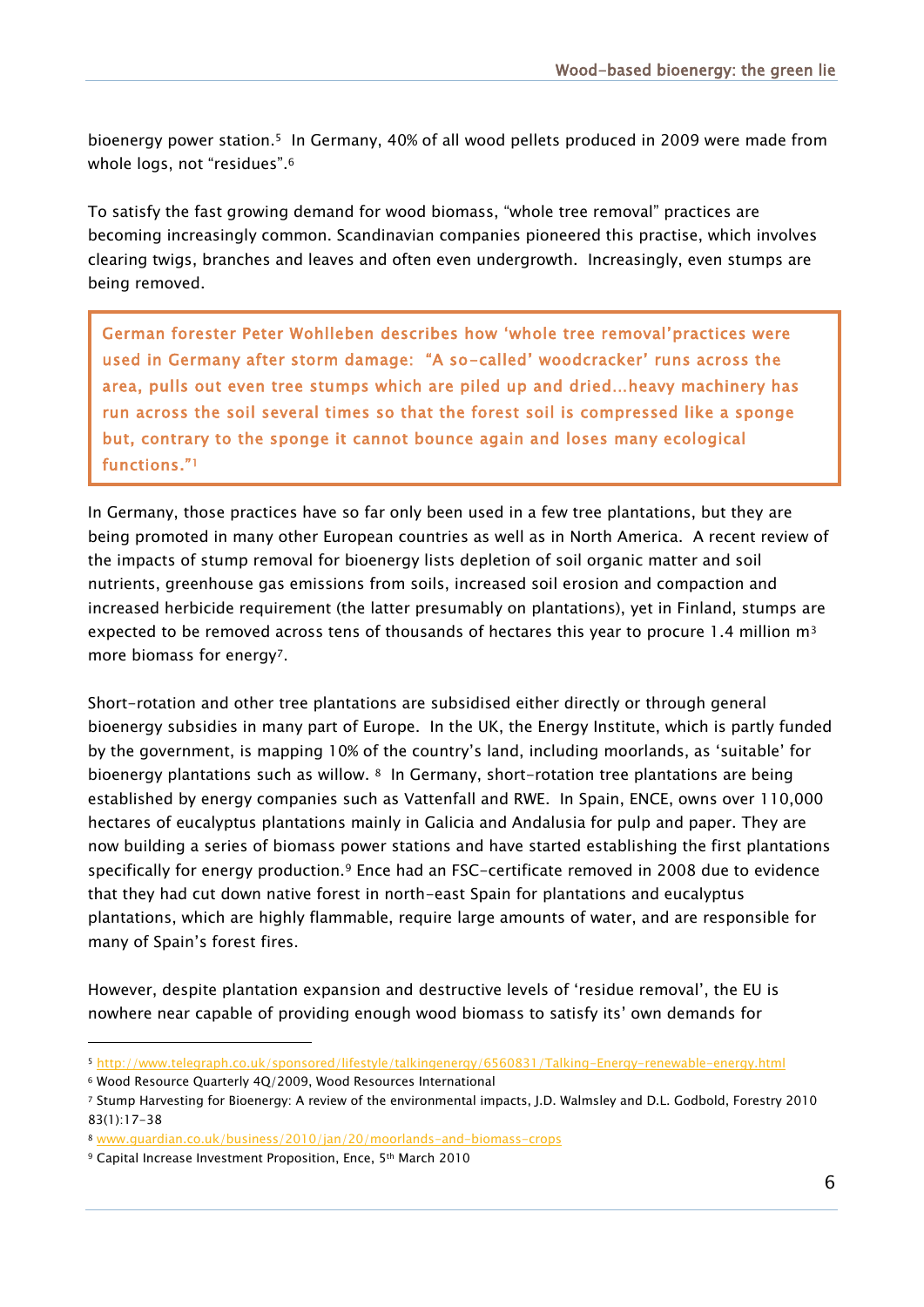bioenergy as well as other uses. Competition for wood biomass is escalating, and the increased EU wood imports are inevitable.

#### EUROPE'S ROLE IN THE NEW GLOBAL MARKET FOR WOOD **BIOENERGY**

#### "Robust biomass supply chains are only now becoming established across the UK and biomass fuels are increasingly traded as a global commodity", UK Minister David Kidney<sup>10</sup>

An article in the Jakarta Post cites from a Wood Resources International Report in early 2009: "Europe is still the biggest market for wood pellets, which are mostly supplied by Canada. But as the market in the United States is surging due to greener policies being adopted by the Obama administration, the US will buy more wood pellets from Canada, leaving Europe short of supply."<sup>11</sup> Indonesian plantation companies are amongst those hoping to fill the gap.

The wood bioenergy sector is still small compared to the pulp and paper industry, but it is almost certainly the fastest growing market for wood and is set to push up the price of wood worldwide, thus making tree plantations and industrial logging ever more profitable.

Developments in the UK illustrate the scale of the new demand: Power stations which will burn around 27 million tonnes of biomass are planned, and up to 700,000 domestic biomass/wood burners are expected by 2020, this in a country which already relies on imports for around 80% of all wood and wood products it uses. Companies cite the US, Canada, South Africa and South America as regions from which wood will be sourced. In 2006, Germany produced 62.3 million m<sup>3</sup> and imported 121 million m<sup>3</sup> wood and wood products<sup>12</sup>. 23 million m<sup>3</sup> of wood are already being burnt for energy in Germany<sup>13</sup> and the government plans to more than double this figure by 2020. In Tuscany, northern Italy, a company is planning 72 MW of wood burning capacity allegedly to be supplied from "local sources", however campaigners have calculated that the demand well exceeds possible supplies in the region and expect it to be met mainly by imports from African countries. Whether directly or indirectly, greater wood bioenergy use will mean more imports into Europe.

<sup>10</sup> David Kidney, Parliamentary Under-Secretary, Department of Energy and Climate Change, 23rd February 2010 [www.theyworkforyou.com/wrans/?id=2010-02-23b.317107.h](http://www.theyworkforyou.com/wrans/?id=2010-02-23b.317107.h)

<sup>11</sup> <http://timberbuysell.com/Community/DisplayNews.asp?id=5404>

<sup>12</sup> [www.greenpeace.de/fileadmin/gpd/user\\_upload/themen/wirtschaft\\_und\\_umwelt/Footprint\\_Deutschland\\_2008.pdf](http://www.greenpeace.de/fileadmin/gpd/user_upload/themen/wirtschaft_und_umwelt/Footprint_Deutschland_2008.pdf)

<sup>13</sup> [http://213.133.109.5/video/energy1tv/Jan%20NEU/Konferenz/Wirtschaft/BioEnergie\\_g\\_R/PDF/Forum1-Dr\\_KIBAT.pdf](http://213.133.109.5/video/energy1tv/Jan%20NEU/Konferenz/Wirtschaft/BioEnergie_g_R/PDF/Forum1-Dr_KIBAT.pdf)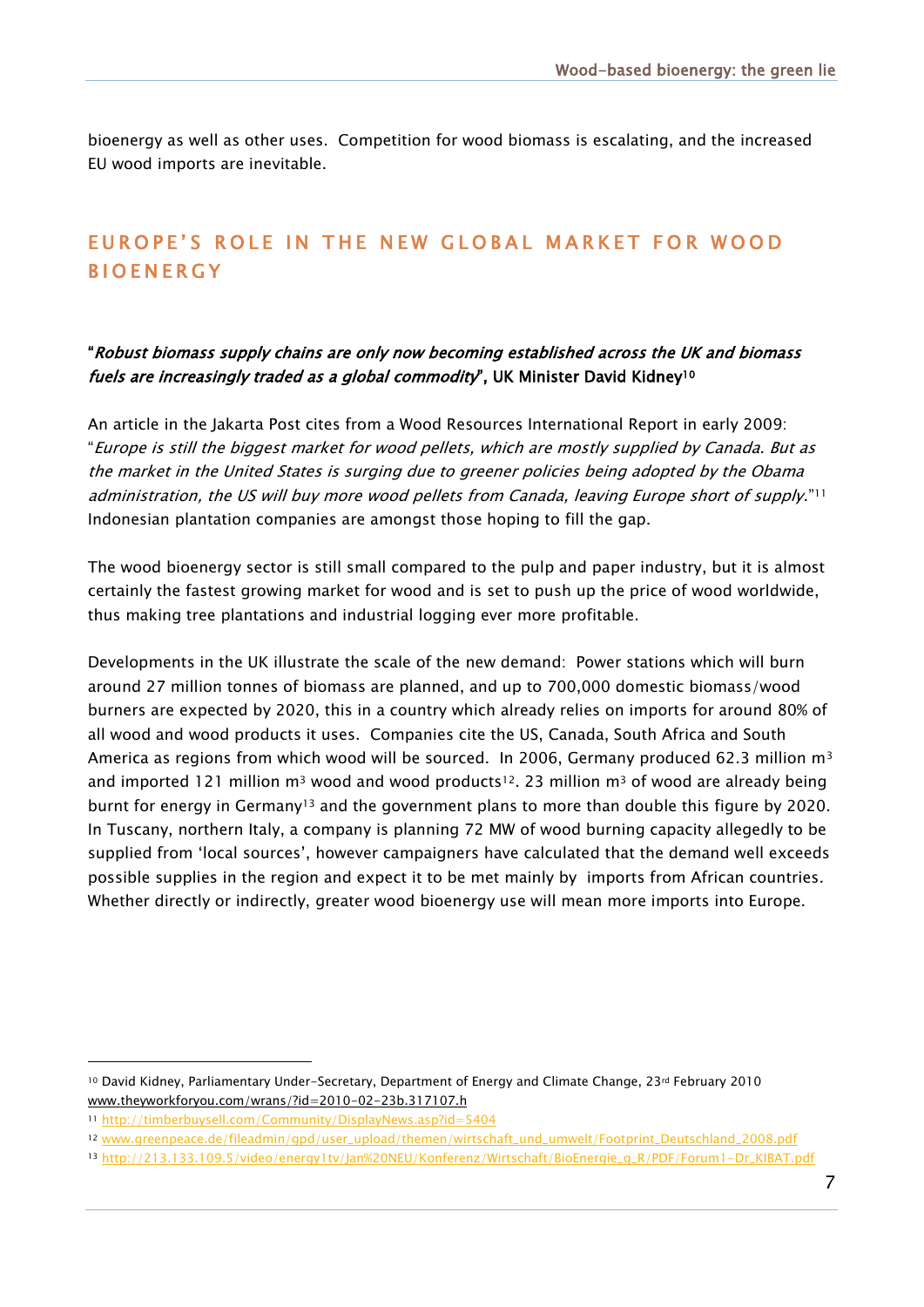#### WHAT EUROPEAN IMPORTS OF NORTH AMERICAN WOOD FOR ENERGY MEANS FOR FORESTS WORLDWIDE

Most European imports of wood for bioenergy still come from North America, but European demand competes with North America"s own wood bioenergy expansion as well as with previously established pulp and paper manufacturers. Existing tree plantations which previously supplied only the pulp and paper industry are increasingly being converted to wood pellets and woodchip production for energy.

Germany company RWE Innology is building the world"s biggest wood pellet factory in Georgia, exclusively for export to Europe, in particular the Netherlands, Germany, Italy and the UK. It will have a 750,000 tonnes per year capacity. Two other large plants to produce wood pellets for Europe have opened in Florida and Alabama. The Southern US is the biggest regional producer of pulp and paper worldwide, with 43 million hectares of pine plantations and 6 million hectares of clear-cuts a year, including in biodiverse native forests. Cellulosic ethanol companies are also developing facilities there and, if those succeed, will compete with the demand for wood pellets, with the demand for pulp and paper being displaced to the global South. This displacement of North American paper production makes massive planned pulp mill and plantation expansion in South America, South-east and East Asia and southern Africa as well as in Russia far more likely to go ahead.<sup>14</sup>



Wood pellets for bioenergy. Photo: IStock

<sup>&</sup>lt;sup>14</sup> For details of those plans see "Plantations, poverty and power", Chris Lang, published by World Rainforest Movement, December 2008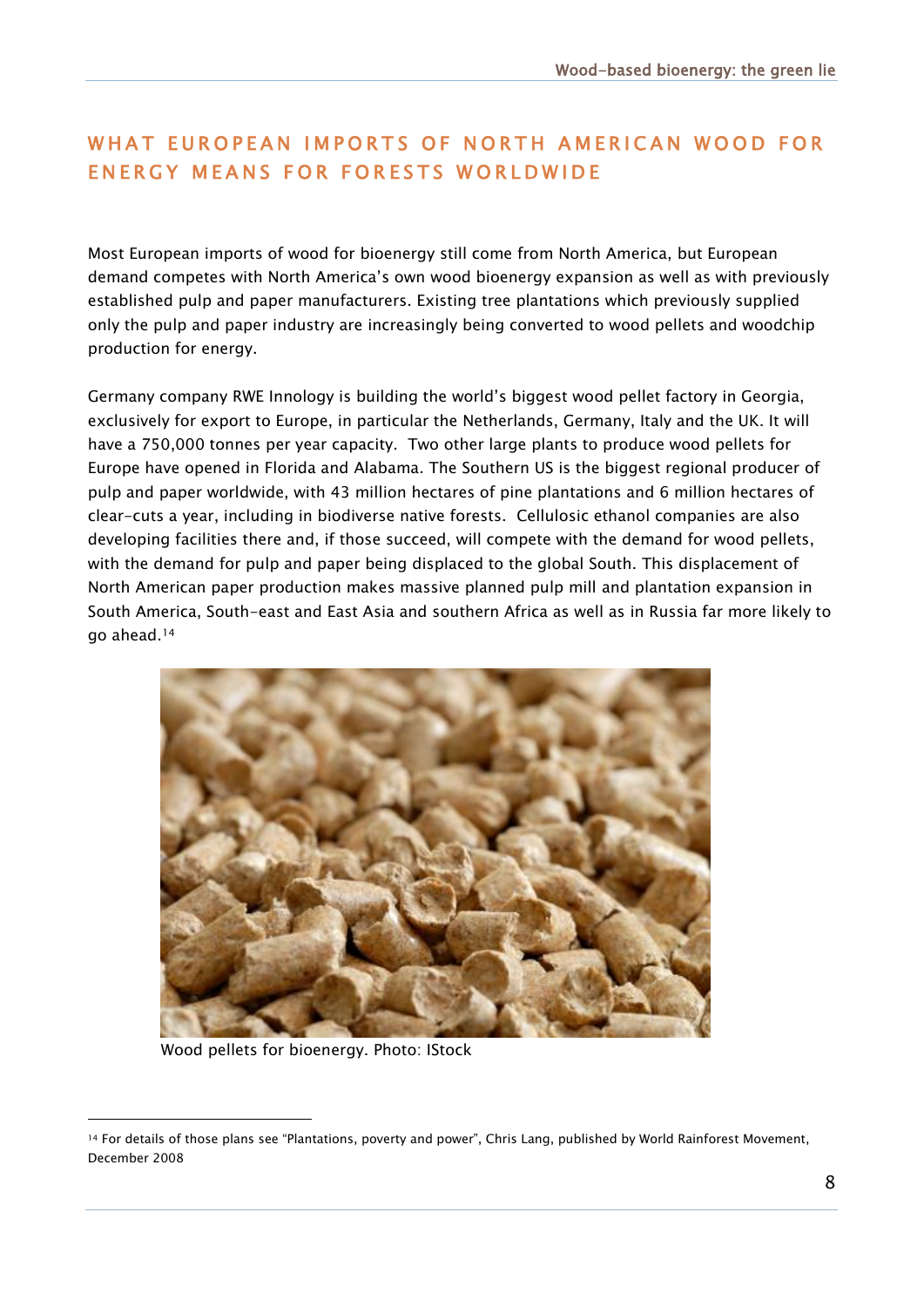Forest destruction and degradation in North America is worsening due to the combined European and US demand for wood bioenergy. One example is the Tongass Forest in Alaska, where increased logging and new concessions in biodiverse old growth forest are planned, at least partly to export wood chips to Europe. In Wales, for example, a 50MW wood power station is proposed which would import most wood chips from Alaska. Large-scale "salvage logging" of beetleinfested wood, is planned in parts of North America, including in National Parks and roadless forests. Salvage logging in the wake of beetle infestation is advocated on the basis that dead and dying trees provide fuel for wildfires. Yet there is strong evidence that it does not help to protect people and property from fire, results in new roadways that open forests for further exploitation, harms forest regeneration and resilience, can transport beetles in woodchips to new regions, and makes future beetle outbreaks much more likely.<sup>15</sup>

#### THE FIRST WOODCHIP AND PELLET PLANTATIONS IN THE GLOBAL SOUTH FOR EUROPEAN BIOENERGY

The expansion of tree plantations explicitly to meet the new bioenergy demand has been reported from West Papua, the Republic of Congo and Guyana.

In December 2009, Indonesian energy and plantation company Medco was reported to have dropped plans for a new pulp mill in favour of plantations for "renewable energy" wood pellets and wood chips for export in Merauke District, West Papua.<sup>16</sup> Medco's management plan, for an area still covered in rainforest, states: "The ...land will be divided into six regions in which all broadleaved trees in one of the six regions will be completely cut down  $17$  The forests and livelihoods of indigenous peoples in Merauke are already under threat from palm oil expansion for agrofuels, a mega-rice project and mining.

In the Republic of Congo, Canadian firm MagForestry Corp currently ships around 350,000 tonnes of woodchips to Europe for paper production. According to the company website: "*Future* operating results are expected to improve based on the strengthening world economy and the expected demand from the biomass energy sector."<sup>18</sup> MagForestry owns 68,000 hectares of eucalyptus plantations which had previously been established by Shell Renewables for bioenergy.

<sup>16</sup> Indonesian firm picks green fuel not mill, Tom Wright, Wall Street Journal, 18th December 2009

<sup>15</sup> Insects and Roadless Forests: Scientific Review of Causes, Consequences and Management Alternatives, S.H. Black et all, 2010, National Alliance for Conservation Science and Policy

<sup>17</sup> LG International to Operate Afforestation Business in Indonesia, Maeil Business Newspaper & mk.co.kr, Seung-chul Park, 29th September, 2009, reported by the Environmental Investigations Agency and Telapak, [www.eia](http://www.eia-international.org/files/news566-1.pdf)[international.org/files/news566-1.pdf](http://www.eia-international.org/files/news566-1.pdf)

<sup>18</sup> [www.magindustries.com/news.aspx?newsid=40&pageid=3](http://www.magindustries.com/news.aspx?newsid=40&pageid=3)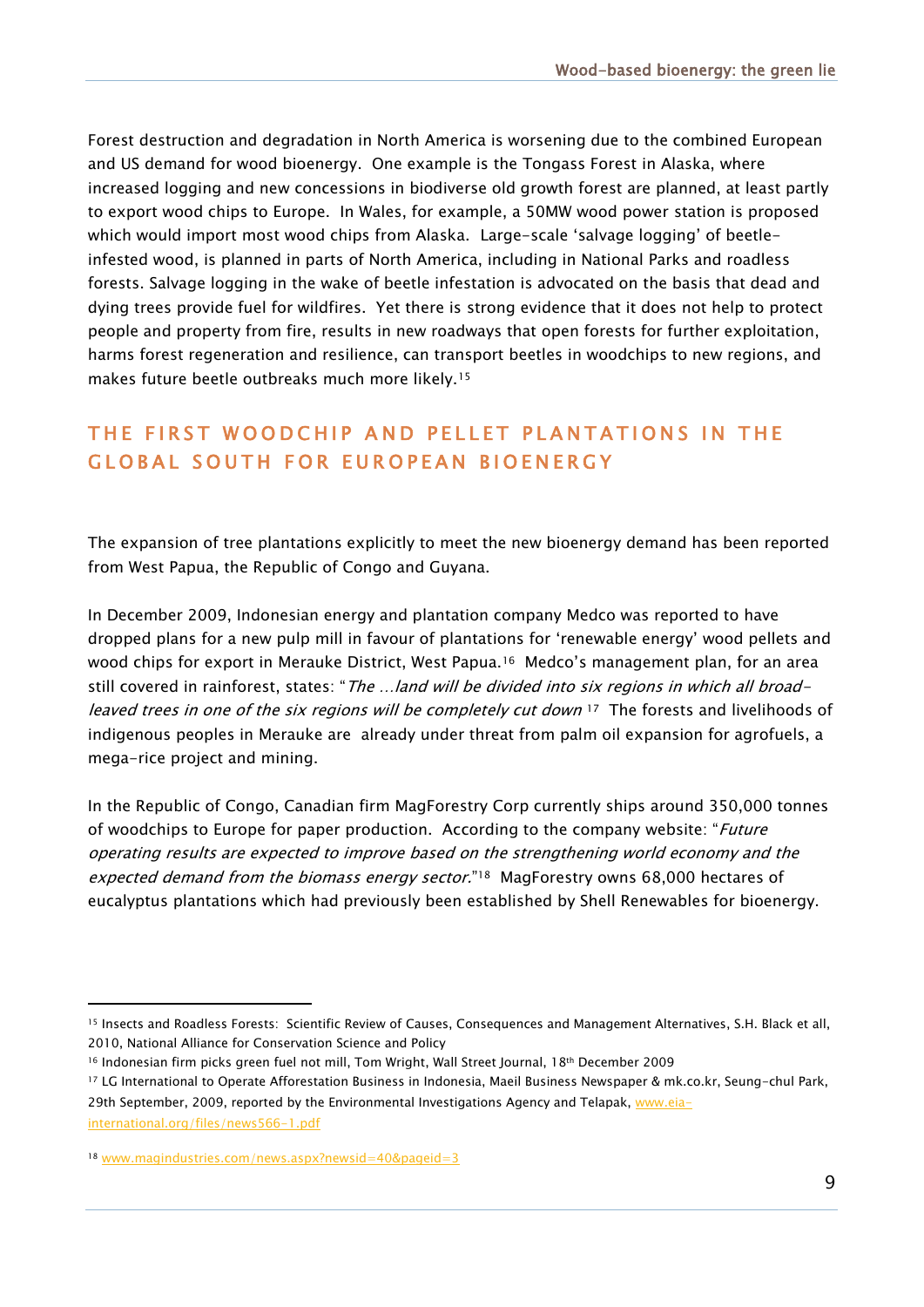In Guyana, UK bioenergy firm Celenergen has acquired a long lease for over 2,000 hectares and is looking at a future 61,000 hectares for bamboo and marjestica tree plantations, which they plan to establish on grasslands.<sup>19</sup> These are intended for cofiring with coal in the UK.

Industrial tree plantations established to obtain carbon credits in the false name of "afforestation and reforestation" could also soon supply woodchips and wood pellets, too. According to a preliminary report by Timberwatch about Norwegian company Green Resources, the company, which is planning around 7,000 hectares of tree plantations on biodiverse grasslands in Tanzania in addition to existing plantations in Tanzania and Uganda, may well export woodchips and pellets from the plantations to Norway to help the country meet the aim of becoming "carbon neutral" by 2020 – regardless of even the carbon emissions from transporting wood from Africa.<sup>20</sup>

#### B I O EN ERGY AND GE TREES

Genetically engineered trees pose a major new threat to forests, forest-dependent communities and the climate. It is impossible to predict the impacts of GE trees because unexpected mutations are the norm rather than the exception with all genetically engineered plants and trees can spread themselves across large areas, hence GE trees can easily establish themselves in native forests and/or cross-fertilise with native trees. Unstable low-lignin trees are being engineered for cellulosic ethanol and/or pulp production whereas fast-growing and cold-resistant trees are attractive for wood bioenergy for heat and electricity.

#### THE WIDER IMPACTS OF EUROPEAN WOOD BIOENERGY USE

By driving up the European demand and the global price for wood, industrial bioenergy is set to increase land grabbing and speculation for tree plantations as well as more destructive logging.

The European debate has so far largely focussed on sustainability standards – which the European Commission has, for the time being, ruled out as far as EU-wide standards are concerned – rather than on the question whether a further massive increase in Europe"s demand for wood can possibly be met sustainably, particularly in a global market. Yet clearly, no standard can prevent higher prices for wood driving plantation expansion and increased logging elsewhere, (anywhere) in the world. The wider impacts of ecosystem conversion to industrial monoculture plantations and greater and more destructive logging of natural forests are likely to be severe. A study by Marshall Wise et al indicates that policies to reduce carbon emissions which regard all bioenergy to be "carbon neutral" could result in all "unmanaged forests", all natural grasslands and most pasture to

<sup>19</sup> <http://hugin.info/141872/R/1341211/320732.pdf>

<sup>&</sup>lt;sup>20</sup> Potential Impacts of Tree Plantations under the CDM: An African Case Study, preliminary report by Blessing Karumbidza and Wally Menne, Preliminary Report, December 2009,

[http://timberwatch.org/uploads/Draft%20Plantation\\_Projects\\_under%20CDM%20-%20Blessing%20&%20Wally%281%29.pdf](http://timberwatch.org/uploads/Draft%20Plantation_Projects_under%20CDM%20-%20Blessing%20&%20Wally%281%29.pdf)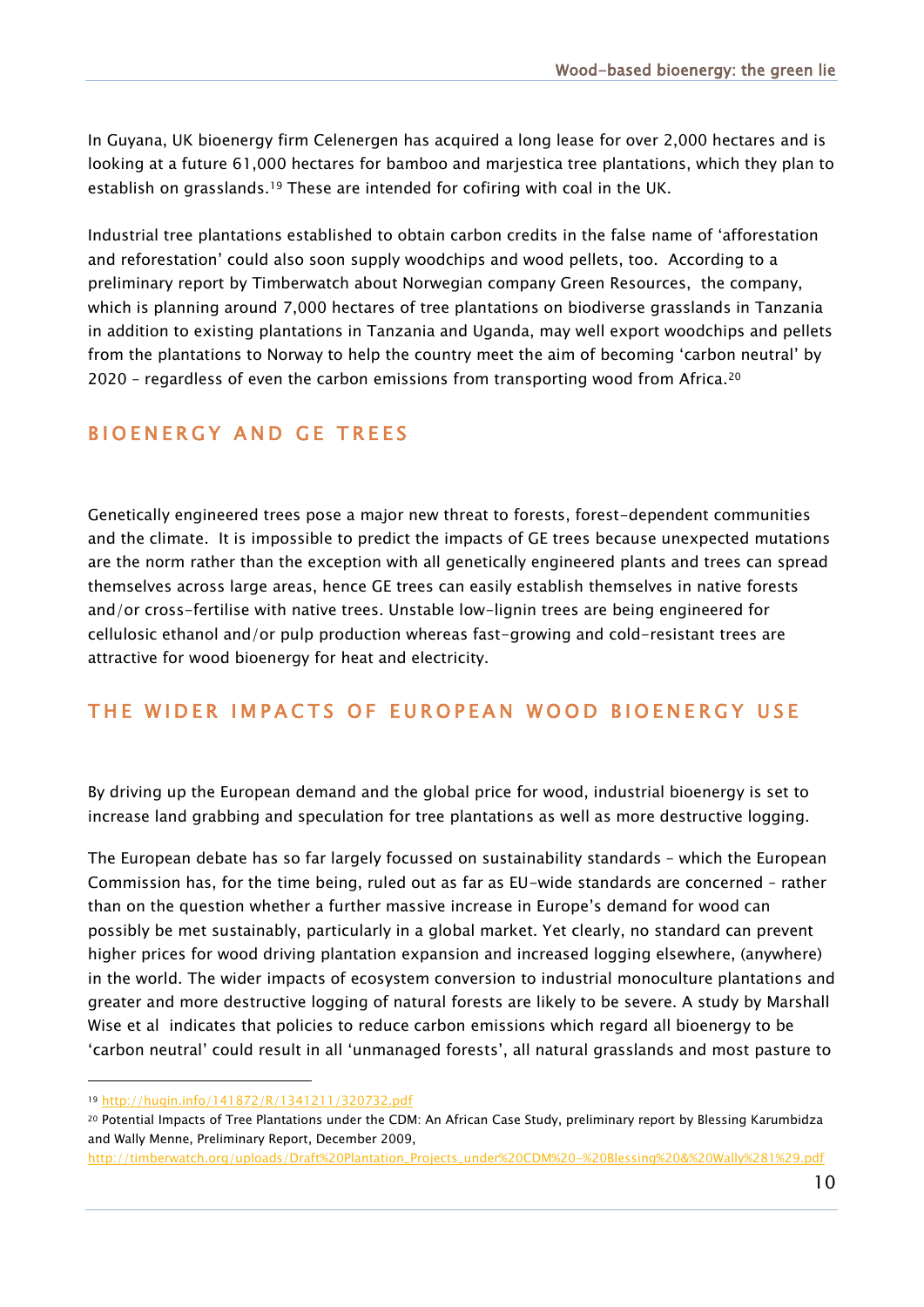be destroyed and replaced by plantations by  $2065^{21}$  - clearly a disastrous prospect, but indeed the current trend. The definition of bioenergy as "carbon neutral" is a false one, not only because industrial tree plantations and industrial logging as well as wood transport require fossil fuel use, but also because of significant greenhouse gas emissions from direct as well as indirect land conversion, soil depletion and erosion. Furthermore, even if those emissions were ignored, it still takes decades, particularly in temperate and boreal regions, for new trees to grow and re-absorb the carbon emitted from wood burning. When whole logs are burned in German power stations, for example, much of the CO2 emitted will remain in the atmosphere for at least up to thirty years. It is clear that greenhouse gas emissions must be reduced rapidly, not in decades to come. In fact, smokestack  $CO<sub>2</sub>$  emissions from biomass power stations have been shown to be up to 50% greater for the same amount of electricity as those from coal power stations (which are generally more efficient).

<sup>21</sup> Implications of Limiting CO2 Concentrations for Land Use and Energy, Marshall Wise et al, Science 324, 1183 (2009)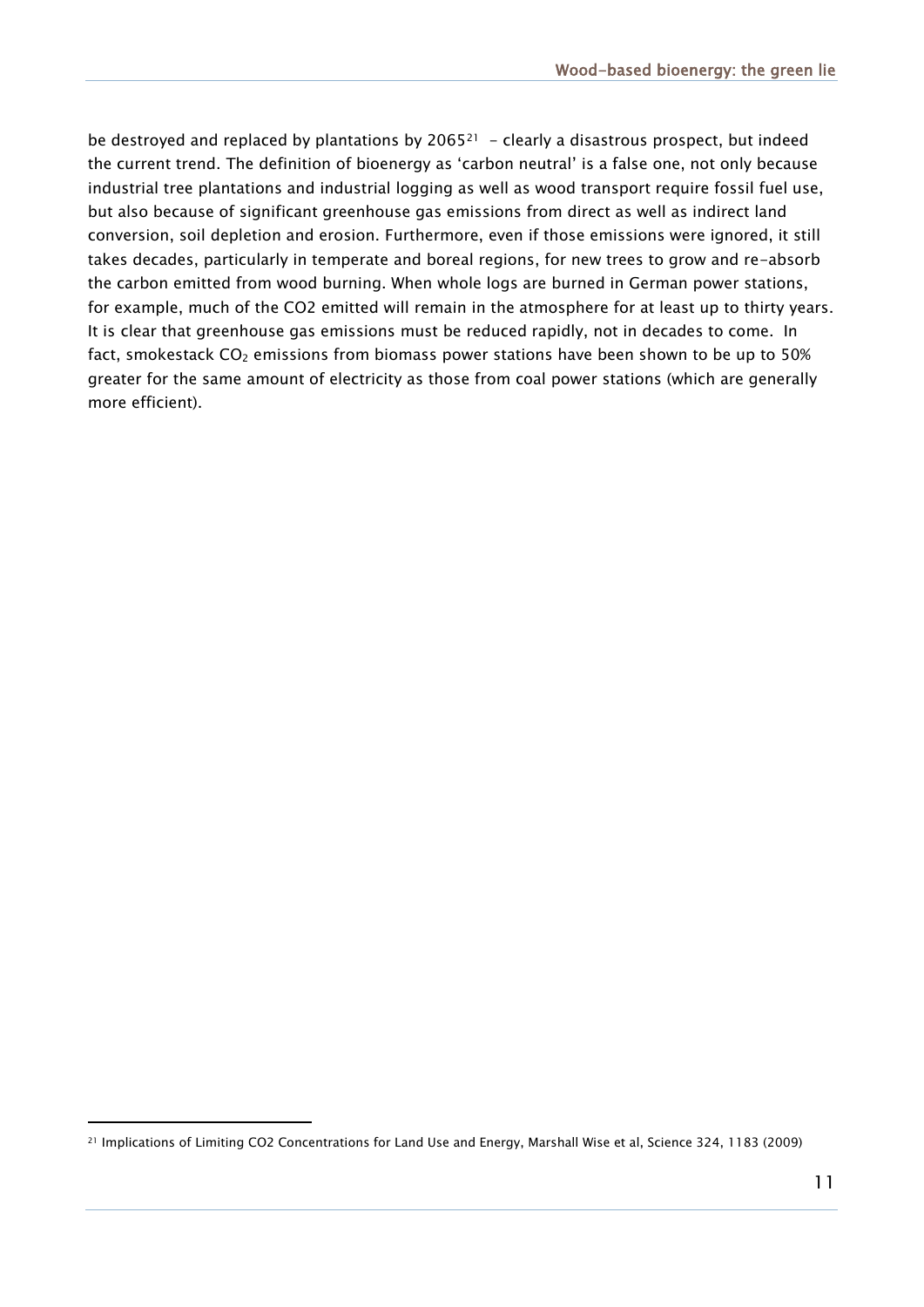The newspaper Financial Times reported on April 6, 2010, that the Swedish power group Vattenfall planned to invest in a Liberian biomass project. The project would see the production of wood chips from Liberian rubber tree waste that can be burnt to produce electricity. Vattenfall says it wants to reduce dependence on coal in its European power stations. We asked a reaction to Silas Kpanan"Siakor, director of the Sustainable Development Institute in Liberia and winner of the 2006 Goldman Environmental Prize.

#### Your first reaction to this news

The article doesn"t mention that the wood chips would come from Buchanan Renewable Energy (BRE). Buchanan Renewable (BR, another branch of the company) has a contract with the Government of Liberia to build an electricity plant that would be powered by wood chips. If this deal goes through, this would mean a major shift in the priorities of the company – supply the Swedish plant with guarantees of higher profit margins or prioritize Liberia and risks drops in profits; because many people won't afford to pay the bills.

#### What will be the impact on domestic energy needs?

BRE is buying up old rubber trees and turning them into wood chips for export. This is already having serious economic impacts on people in urban areas and large towns that rely on charcoal produced mostly from rubber wood. The price of charcoal has gone up from \$100 to \$200 – about 100%; as more rubber wood is now sold to Buchanan Renewable Energy instead of being burnt for charcoal. The overwhelming majority of us rely on charcoal for our domestic energy needs, therefore this increase in price is significant.

#### How about the social and environmental effects?

As the value of rubber wood goes up, more and more people will rush to clear secondary forests and replace them with rubber farms. In other areas, farm lands would be converted to rubber plantations and farmers would then shift to nearby forests that would otherwise remain standing.

Another concern relates to the land insecurity that would result from this as well. For example, planting tree crops such as rubber is one way that local populations have secured their land claims for generations. In many instances these trees symbolize an existing land claim. Once those trees are removed they become vulnerable to land grabs by the elites. There are instances in which intra-communal and family land quarrels have resurfaced first with respect to the money paid for the rubber wood and second regarding the ownership of the new trees planted with support from BRE.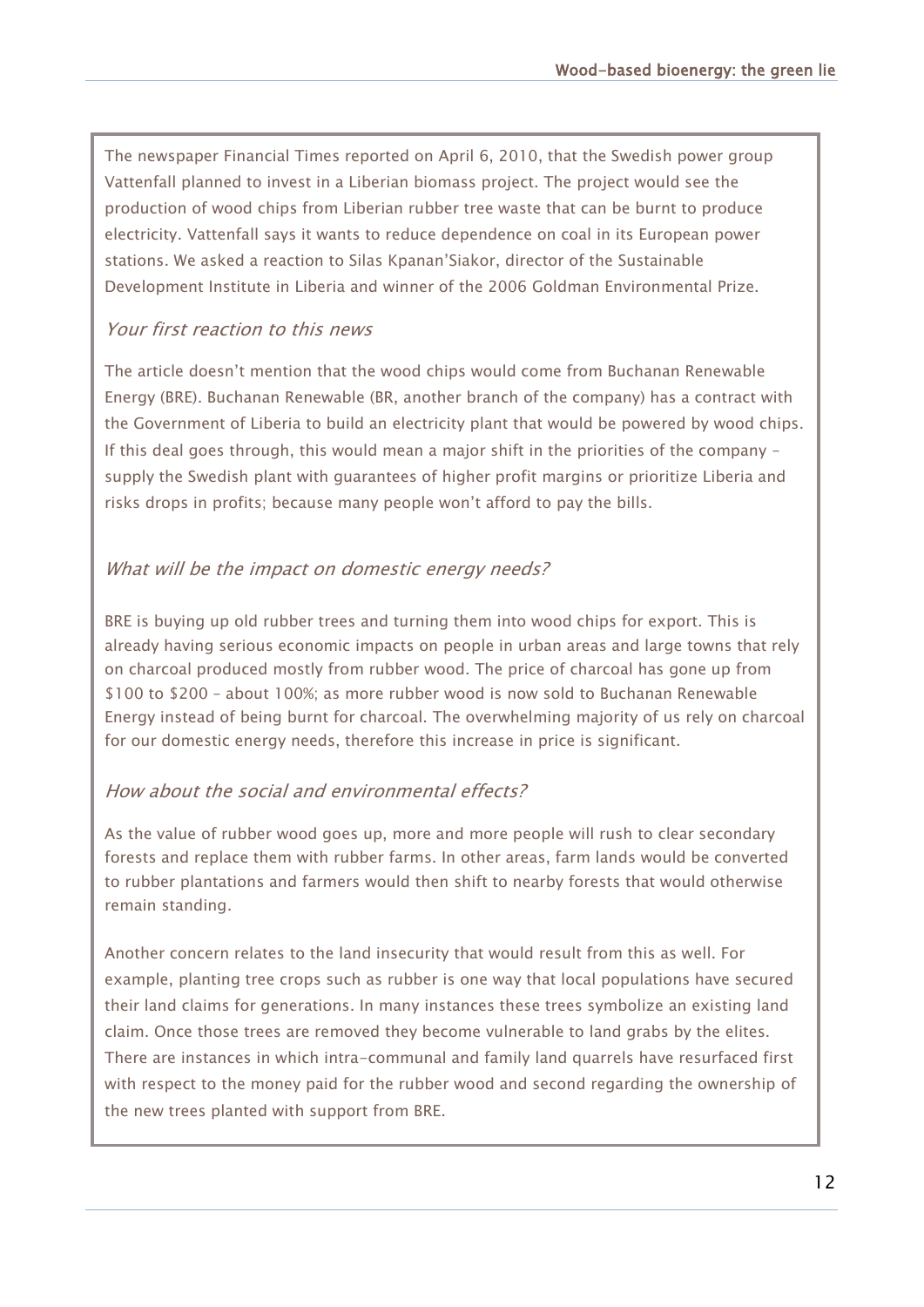## Genetically Modified Trees, Bioenergy and REDD: New excuses for their promotion

By Diego Alejandro Cardona, GE Trees and agrofuels campaigner, Colombia

#### TREES FOR ENERGY: PUTTING MORE FIREWOOD TO THE F I R E

The use of new energy sources to replace the consumption of fossil fuels is indispensable in response to the climate crisis and advancing energy transition. However, demand reduction as well as the energy choices, the pattern in which those new sources are managed, where and how the raw materials are produced, and, mainly, who has the control of these, will determine the positive or negative character of the new energy sources.

Unfortunately the current developments present a dark horizon, full of risks and threats to biodiversity, to the peoples and territories that historically have been victims of the current economic and energy model. The list of new energy sources is long, and it includes among others agrofuels, wind and solar energy, and bio-energy (possibly with "biochar" production in future).

Wood-based bioenergy receives large-scale investments, development and publicity, and genetically modified trees are being developed for this purpose. Second-generation agrofuels made from wood are being promoted as an alternative to agrofuels from food. It is claimed that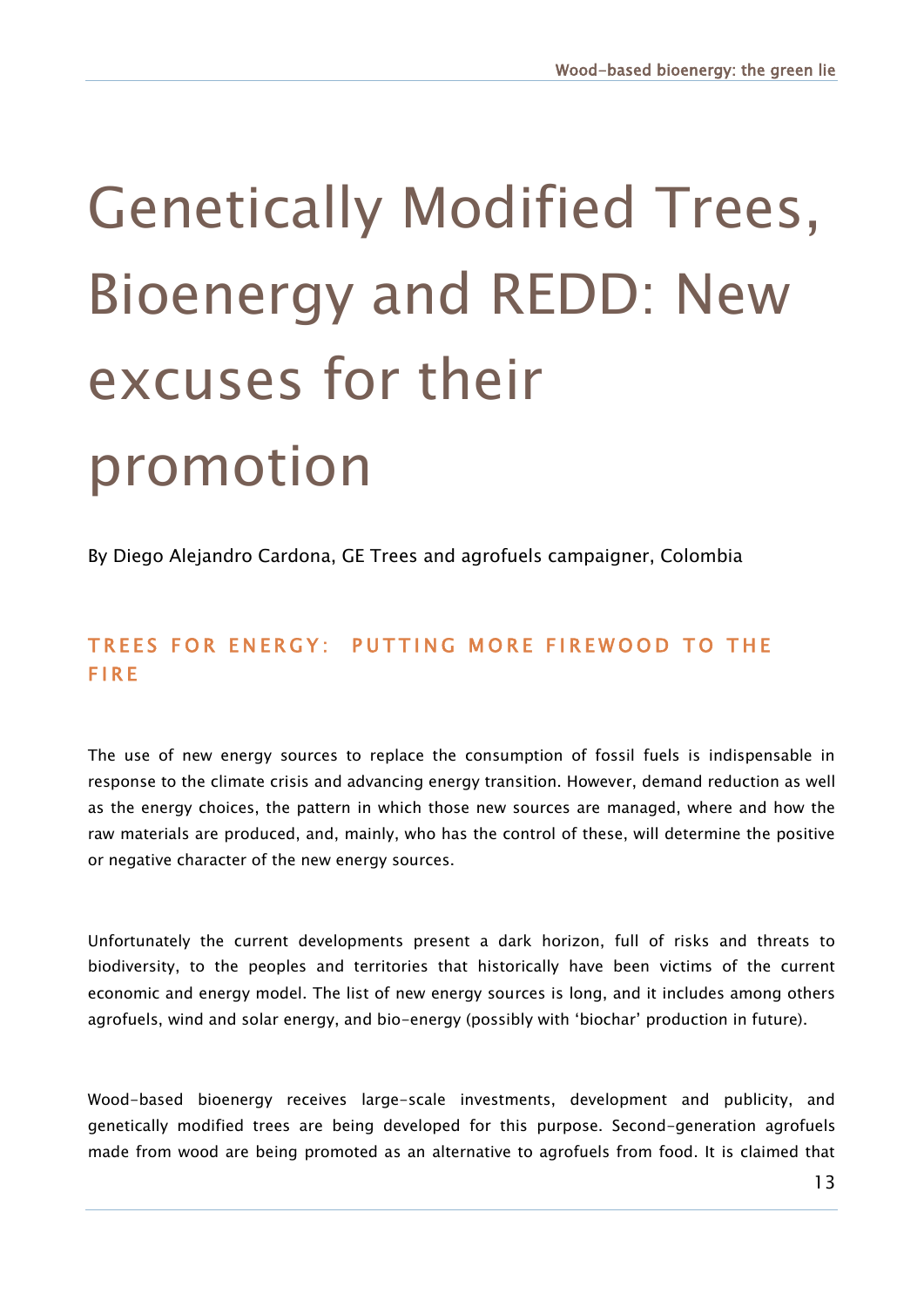the ethical problem of the competition of fuels with foods would be eliminated<sup>22</sup>. However, this is a wrong and manipulated statement. Although the raw materials for second-generation agrofuels can be forest and crop residues, or planted trees, the competition for available agricultural lands, water and labor will undermine food sovereignty.

Industrial tree plantations, falsely classed as "forests" and GM trees have found a catalyst for their expansion in the carbon market, and more recently in the development of second-generation agrofuels from wood. Now there are no reasons to change the current operation, but instead intensify it. The results are the expansion of forest monocultures in poor countries, the occupation and degradation of territories and productive lands, the installation of industrial plants in the South, the worsening of living conditions and quality of life in occupied territories, the violation of rights, particularly serious impacts on women and excluded population groups, concentration of power in corporations which control the right to property and technologies, as well as the risk of contamination to a degree which cannot be predicted.

Let us analyze some of the aspects related to the rapid expansion of plantations of trees for energy production: Who are the actors and main beneficiaries? What strategies do they use to expand and attract finance? What are the main risks?

#### PEERSPECTIVES ON RESEARCH AND PRODUCTION

Research and technological developments for the production of ethanol and other types of second-generation agrofuels, some of them from byproducts of the timber industry, are advancing quickly. Research on genetic modification includes reducing the lignin content in the trees, increasing the growth rates, inducing "altered fertility" and creating resistance to disease, insects or extreme environmental conditions.

Most of this research is being carried out in industrialized countries or with the direct participation of their universities, companies or institutes; however, the peoples and countries of the South have many reasons to be concerned, since some of the plantations which will result from these studies will be established in their territories.

In the United States, however, ArborGen, a joint initiative of pulp and paper giants International Paper, MeadWestvaco and Rubicon, is genetically engineering a cold-tolerant eucalyptus tree for deployment in vast plantations across seven states along the U.S. Gulf Coast. ArborGen has

<sup>22</sup> http://www.gtmresearch.com/report/biofuels-2010-spotting-the-next-wave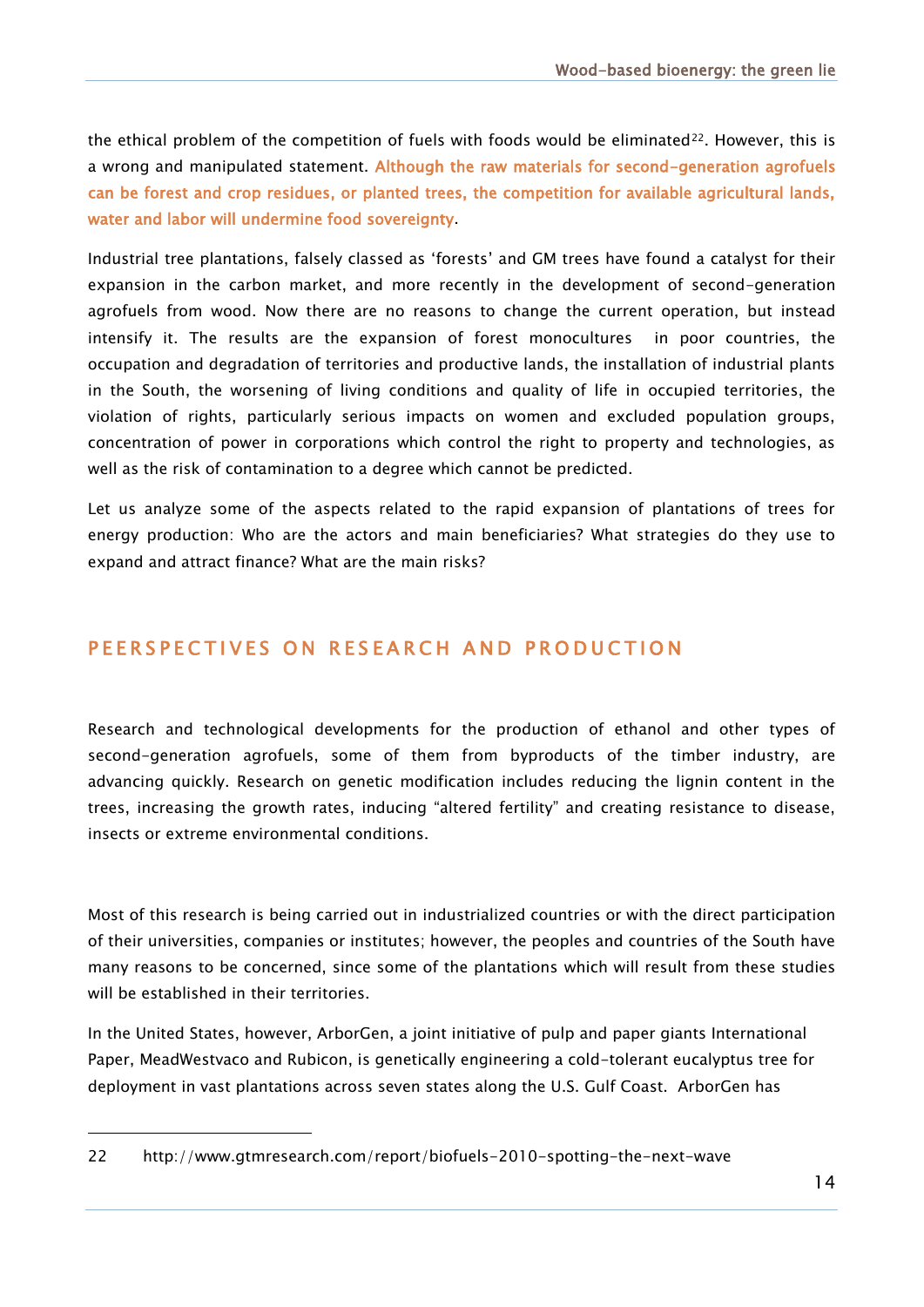offices in locations around the world including Brazil, New Zealand and Australia. The eucalyptus hybrid that was modified for cold tolerance in fact originated in Brazil, was genetically modified in New Zealand and then transported to the U.S. for mass-replication and outdoor field testing (which is illegal in New Zealand). [http://www.aphis.usda.gov/brs/biotech\_ea\_permits.html]

The danger with this cold-tolerant GM eucalyptus is that if ArborGen can perfect it in the U.S., it will then export them around the world. This will allow the expansion of ecologically and socially destructive eucalyptus plantations in areas of the Global South that were formerly too cold for eucalyptus. With the skyrocketing demand for wood for bioenergy, the threat of conversion of forests to cold-tolerant GM eucalyptus plantations in these regions is significant.

Those responsible for the study of cellulosic ethanol, biobutanol and other second generation agrofuels identify access to sufficient and cheap supplies of raw material as one of their challenges. "One of the biggest challenges that we face is the localization of sufficient quantities from this fuel to prices that allow us to obtain a benefit", says Lloyd Kolb, head of operations of Lyonsdale Biomass LLC23. This statement is source of concern. It is very well-known, the companies of the cellulose sector and paper install their plantations in the countries of the South, where besides having the mentioned conditions  $-$  low costs and big quantities  $-$  the environmental, social and labor legislations are lax and they allow the violation of multiple environmental rights and of the communities.

Another reason for concern for the countries of the South, is the fact that the hardwood which grows in their territories contains a higher percentage of sylans (35%), in comparison with the wood of temperate areas in the north that only reach between 9 and 14%. Sylan is particularly valuable for ethanol production. The wood used as raw materials from the South is more attractive to industries because they can continue paper production while generating ethanol in the same processing plant.

As seen in Table 1 below, research on new raw materials for fuels, primarily cellulosic ethanol and genetically modified trees is carried out by universities or research institutes in industrialized countries and is funded by multinationals forest and / or energy, a situation which is repeated with the development of technologies, marketing and other stages of the chain. Thus replicates and maintains the colonialist model in terms of energy, technology and economics that has characterized North-South relations.

In the case of ArborGen, Barbara Wells, the CEO of ArborGen spent 18 years working for Monsanto in Brazil. She was the co-managing director of Monsanto Brazil and leader of the Roundup Ready

<sup>23</sup> http://www.csmonitor.com/2005/0505/p17s01-sten.html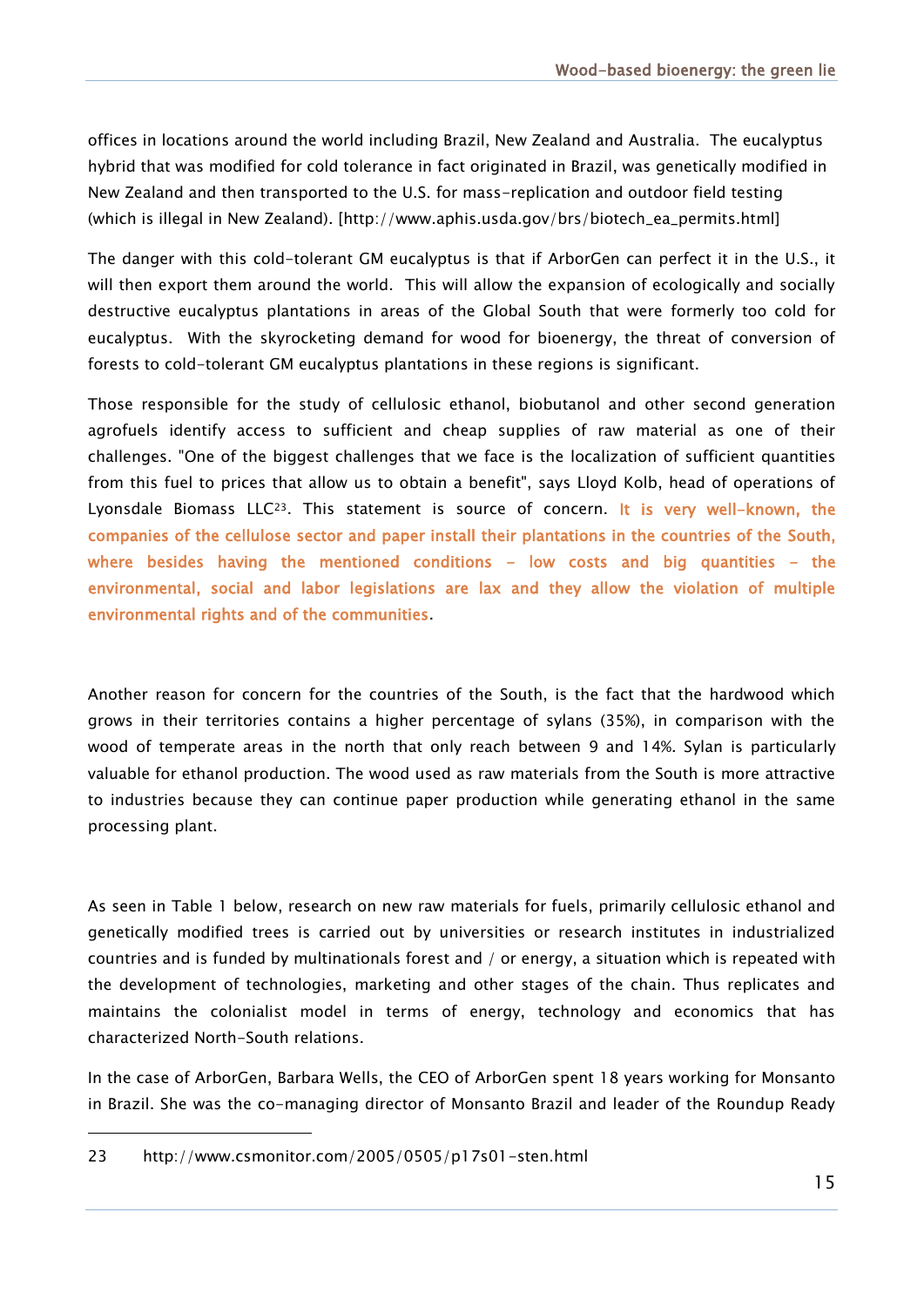GMO soybean team. The introduction of GMO soybeans into Brazil has been disastrous to forests and communities there. ArborGen now seeks to use Monsanto"s model for introducing GMO soybeans to introduce GM trees into Brazil. [http://www.arborgen.us/index.php/barbara-wells]

Energy is no longer seen as a right for people and is viewed as any other commodity that can generate profit, hence the concentration of power over it and on new sources, concentration which is favored by the rules and conditions bind of the so-called "free market." This includes patents and property rights. The corporations involved make explicit reference to the exclusivity they have on technology, "... in 1995, Verenium, then with the name Celunol, granted an exclusive license to commercialize proprietary cellulosic ethanol technology developed at the University of Florida." This restricts the exclusive use and benefit of the peoples and countries of the South, where there is projected expansion of plantations in the conditions mentioned above.

Tree companies sell their research results and export plant material to monocultures in the South. This is the case of International Paper, the largest seller of plants in the world, and Rubicon (New Zealand) working in conjunction with ArborGen (U.S.) on the improvement of eucalyptus for the Brazilian market, while also announcing their presence in Chile<sup>24</sup>. Entities such as the Oak Ridge National Laboratory (USA) and the US Department of Energy are working on the modification of trees to increase carbon storage capacity and the possibility of planting poplars for the production of ethanol and other fuels25. Studies on wood-based fuels, along with multinational oil, paper and energy sectors, fall under the funding models for universities and colleges, sometimes directly by industry.

The processes of research and testing of genetically modified trees are not restricted to the North, but also take place in Brazil, Chile, Thailand, Taiwan and Indonesia. It is important to note companies or institutions in industrialized countries are behind the research in each of these countries. In the case of Brazil these companies include; Monsanto, International Paper, Applied Genomics and ArborGen Alellyx, which are also working in cooperation with Aracruz Cellulose and Suzano. In Chile the processes are led by GenFor, resulting from the union of Silvagen of Canada, Interlink of USA and the Chile Foundation, while in Indonesia work is supported by the Japan Society for the Advancement of Science. Work in Thailand is led by CIRAD of France, while in Taiwan there is an alliance with the University of North Carolina26.

The direct participation of entities of the North in the investigation processes in the South is directly related to the concentration of the power on the products and methodologies obtained by means of the application of patents and rights of property, thereby undermining the sovereignty of

Movimiento Mundial pelas Florestas Tropicais e Amigos da Terra, 2004.

<sup>24</sup> LANG, Chris. Árbores geneticamente modificadas, a ameaça definitiva para as florestas.

<sup>25</sup> ÍDEM.

<sup>26</sup> WRM Briefing, November 2008. GE tree research - A country by country overview.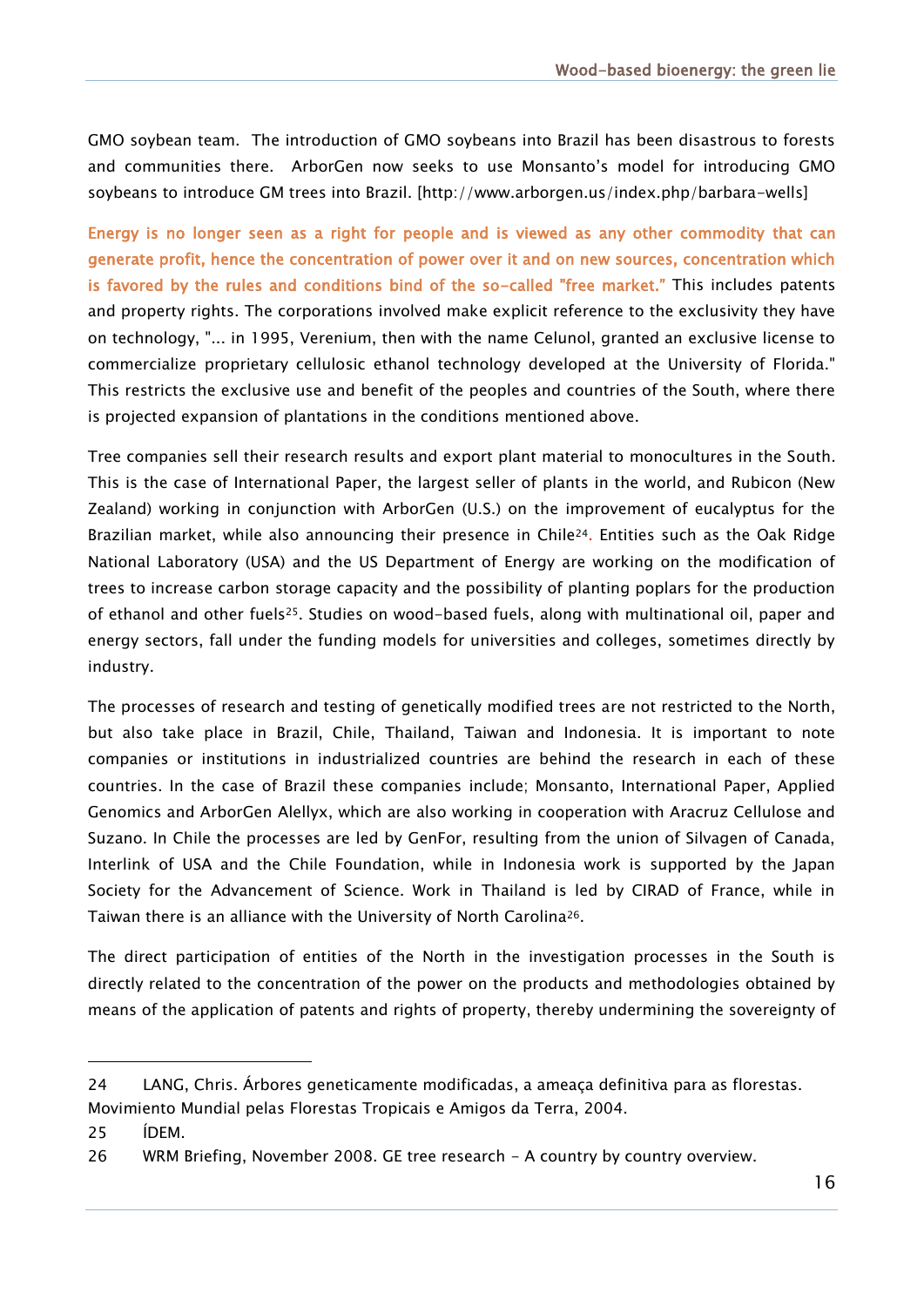peoples and countries where finally they will have the application of technologies and settle the plantations.

Other countries engaged in research for genetic modification of trees are: Australia, Belgium, Canada, China, Denmark, USA, Finland, France, Israel, Japan, New Zealand, UK and Sweden.

#### EXPANSION AND FUNDING

The forest and paper industry tends to create and use economic figures through which it funds and subsidizes its operations, including tax exemptions or subsidies and incentives for being a suspected activity with a positive impact on the environment. Recently, businessmen and brokers have been lobbying for new funding sources for their business via the carbon market, subsidies for the production of biofuels, in the case of second generation- and through the REDD Plus strategy. The latter will consist of reducing deforestation and forest degradation, forest conservation, industrial logging classed as "sustainable forest management" and the increase in carbon stocks through sequestration of carbon from the atmosphere<sup>27</sup>, a misnomer for tree plantations

REDD Plus promotes the expansion of tree plantations falsely classed as "forest carbon stock" under the Bali Action Plan, which calls for "policy approaches and incentives for issues relating to reducing emissions from deforestation of forest in developing countries (REDD) and the role of conservation, sustainable management of forests and increasing forest carbon stocks in developing countries". <sup>28</sup>

Under existing REDD-type schemes, forest plantations are increasing, as are the financial resources for them both in industrialized countries and in the impoverished South. In Britain, the government is paying subsidies to producers of energy crops, crops that could in future occupy an over 2.4 million hectares in this region and may include willow plantations – even eucalyptus is being tested for bioenergy in the UK<sup>29</sup>. The U.S. government is subsidizing research into production of energy from biomass, including GM trees, and field trials with GM trees are found in Germany, Belgium, Brazil, Canada, China, Denmark, USA, Finland, France, Indonesia, Israel, Japan and New Zealand.

-

28 Propuesta para las negociaciones de cambio climático bajo AWG-LCA Nov 2008.

29 http://www.guardian.co.uk/business/2010/jan/20/moorlands-and-biomass-crops

<sup>27</sup> Parker, C., Mitchell, A., Trivedi, M., Mardas, N. The Little REDD+ Book (2009).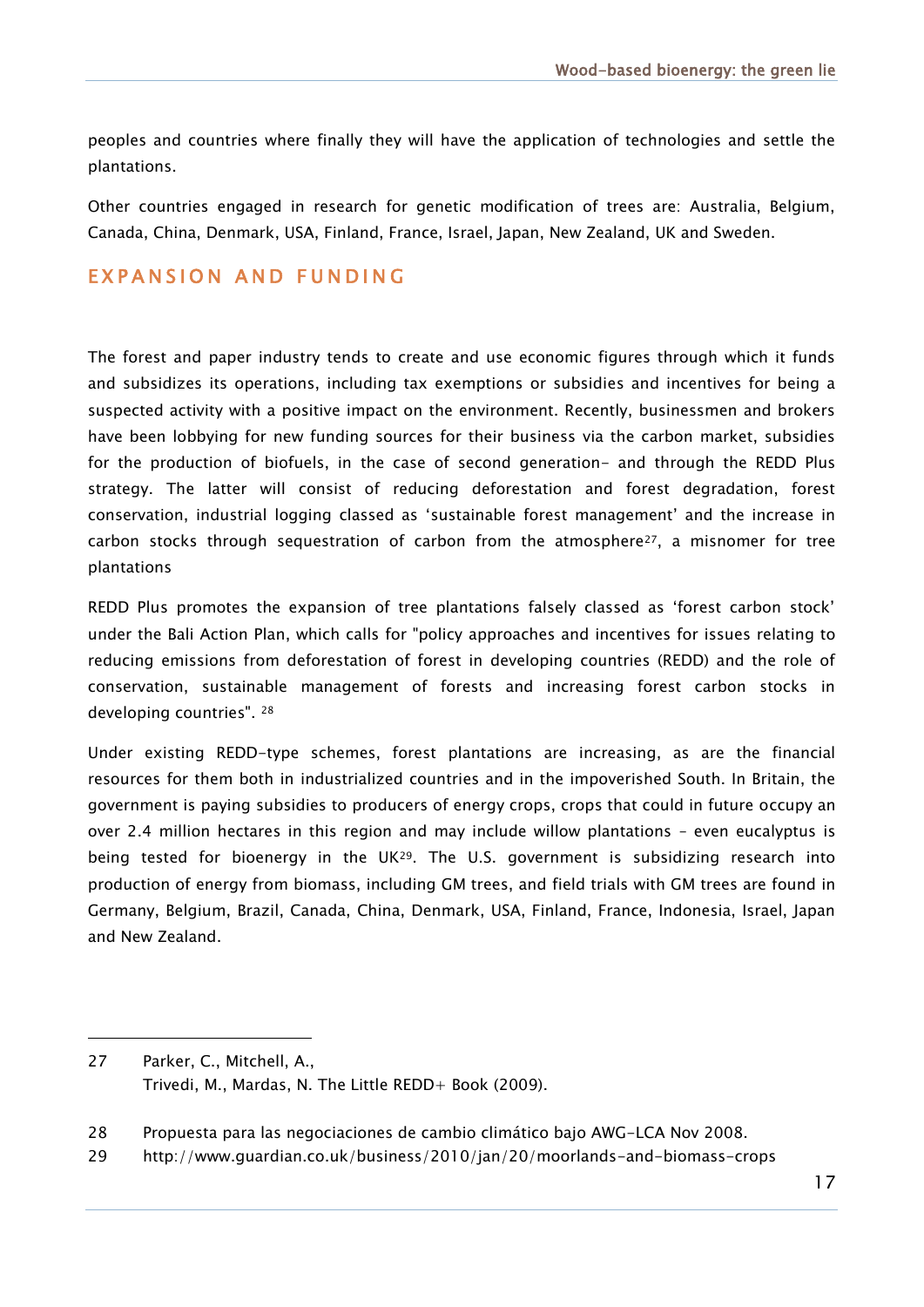#### REDD AND EXPANSION OF PLANTATIONS

The risk of expansion of forest plantations as a result of the REDD strategy is greater in the context of negotiations. The definition of forest used in the UNFCCC, better known as "Kyoto forests30", includes industrial plantations and even bare soil where forests or plantations have been clear-cut, and can even include GM trees. This has resulted in most recent investments in the forestry sector going to plantations.

In January 2010, Ecosystem Marketplace<sup>31</sup> published a study which includes data up to 2009, showing how the investments of private companies and investors in the carbon storage in forests have increased recently.

Most of the previous has gone to afforestation/reforestati on projects (63%), with REDD projects having received 17% of the resources. With REDD Plus including afforestation and reforestation, the most REDD investment could go into plantations as afforestation/reforestati on.



alypus plantation. Plantations are harmful for biodiversity, water levels and local livelihoods. Photo: IStock.

This makes it possible to get funding under

-

REDD Plus to establish monocultures of trees and then cut them down, reaping the economic returns derived from their exploitation. Calls for greater promotion of reforestation and afforestation activities and REDD funding for those have become louder, culminating in the Copenhagen Acord.

<sup>30</sup> http://unfccc.int/resource/docs/cop7/13a01.pdf

<sup>31</sup> HAMILTON et al. 2010. State of the forest carbon markets 2009: Taking root and branching out. Ecosystem Marketplace.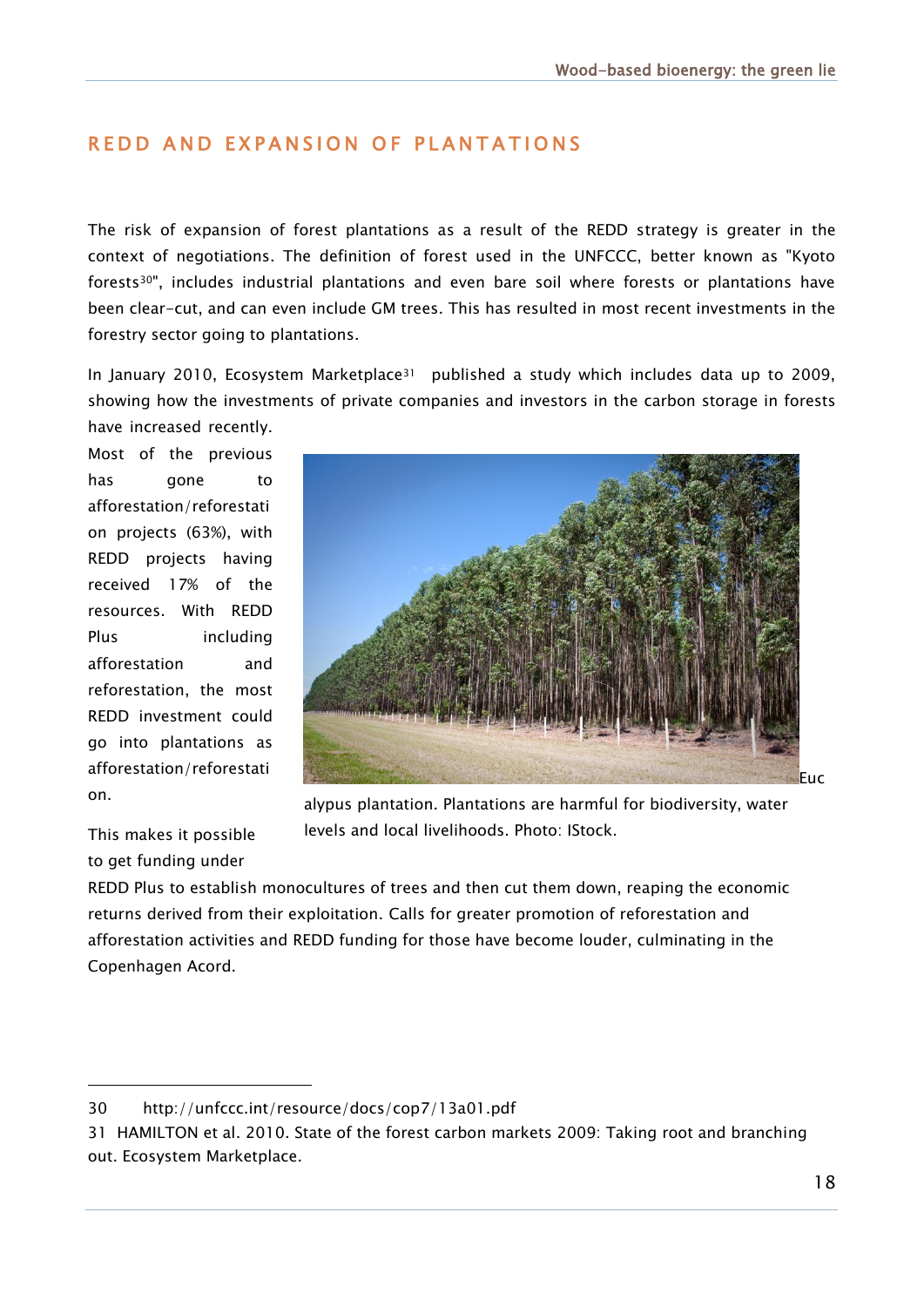It is worth highlighting the current proposals to classify monoculture oil palm plantations as forests, thereby fueling the destruction of forests and plantation establishment. This has been proposed in European Union and in Indonesia.

The European Commission is working on a draft document<sup>32</sup> relating to agrofuels and deforestation using the following definition of "continuously forested areas are defined as areas where trees have reached or can reach at least 5 meters tall, forming a crown cover of more of 30% ", a definition which includes forests, forest plantations and tree plantations such as palm oil. It further explains that the conversion of forests to palm plantations would not constitute a violation of the sustainability criteria.

Indonesia on the other hand has made enormous efforts to ensure that its strategy for reducing greenhouse gases by 26% by 2020 is accepted, proposing the rehabilitation of degraded areas and new plantations, in the hope of gaining carbon credits through REDD programmes for alleged conservation33.

The Indonesian Ministry of Forestry drafted a decree that allows it to include oil palm monocultures such as forests, using the UN"s loose definition. The goal is "ahead of the implementation of REDD and receive financial incentives to the UNFCCC34.

The latest government statement seems to be against classing oil palm plantations as forests but acacia and other tree plantations are still classed

[\(http://www.thejakartapost.com/news/2010/04/14/govt-drops-designating-plantations](http://www.thejakartapost.com/news/2010/04/14/govt-drops-designating-plantations-forests.html)[forests.html\)](http://www.thejakartapost.com/news/2010/04/14/govt-drops-designating-plantations-forests.html).

Several Southern countries have had pilot projects for the establishment of REDD.

Vietnam has been part of the World Bank"s Forest Carbon Partnership Fund since 2008 (FCPF)35. In early February 2010, the deputy minister of agriculture of the country referred to the money which six countries have pledged for the development of REDD, according to its commitments in Copenhagen. At the same time he highlighted the critical role of forests in the climate crisis, the implementation of payments for environmental services in the country and the need to create a favorable legal framework to attract new foreign investors into the plantations sector, all of which are described as forest conservation strategies.

<sup>32</sup> http://www.foeeurope.org/agrofuels/EC\_implementation\_sustainability\_scheme.pdf

<sup>33</sup> http://news.mongabay.com/2010/0107-indonesia.html

<sup>34</sup> http://www.thejakartapost.c om/news/2010/02/16/palm-estate-forest-says-

ministry.html

<sup>35</sup>

http://web.worldbank.org/WBSITE/EXTERNAL/BANCOMUNDIAL/NEWSSPANISH/0,,contentMDK:218 64371~pagePK:34370~piPK:34424~theSitePK:1074568,00.html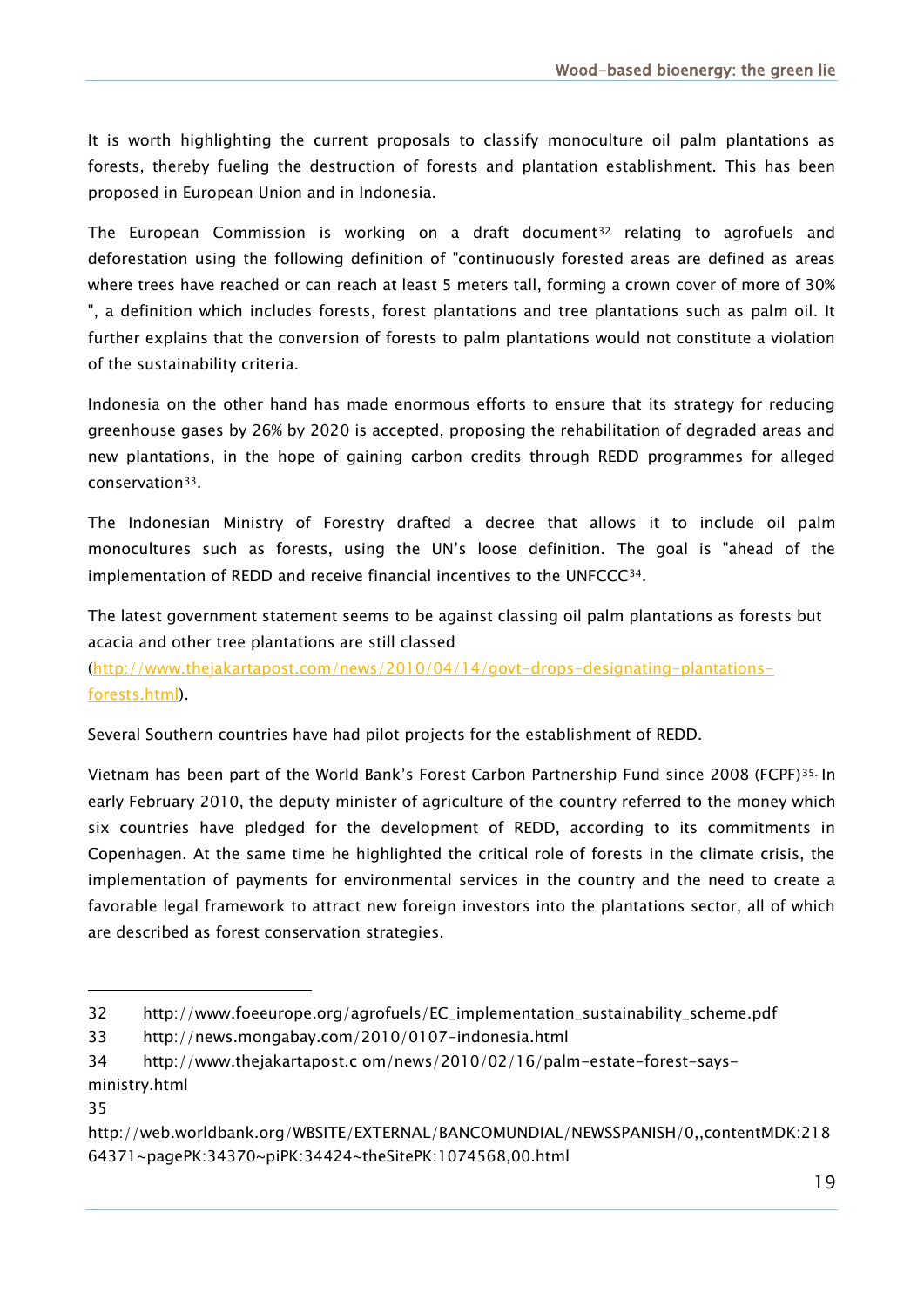The examples given above point to an increase in the area covered by forest plantations, whose growth is promoted through their definition as forests, even though they are widely responsible for the destruction of forests.

The results by the carbon markets and the plans to use plantation became evident during the validation meeting of the National Program UN-REDD Bolivia on 18 January 2010. The Representatives of Indigenous organizations recommended conducting "practices activities in terms of training and other concrete actions especially in the area of reforestation", as recorded in the minutes of the meeting<sup>36</sup>..

There are many risks in establishing tree plantations which have been identified and recognized by members of the UN program for REDD. These risks include the depletion of water caused by the plantations and increasing pressure to convert forest ecosystems<sup>37</sup>.

Furthermore it is recognized that the risks depend on the design and implementation of REDD, which may be particularly bad in many key countries which are developing REDD strategies and where corruption and inefficiency within government is common. Such drawbacks have also been identified by promoters of REDD, including the weakness of institutions, inconsistency or lack of legislation, lack of transparency in the presentation of accounts, among others<sup>38</sup>.

#### FINAL CONSIDERATIONS

-

In conclusion it can be argued that the model of energy generation from wood, including cellulosic ethanol and other second generation agrofuels, represents the continuation of colonialism over peoples and territories. It follows the analysis of stakeholders and their positions in the production chain, the concentration of research, technology generation and property rights on these corporations, multinational companies, institutes and / or universities in the industrialized North, the re-prevarication of Southern economies where raw materials are produced and where funds and economic benefits are transferred to Northern countries where parent companies are

<sup>36</sup> http://www.pnud.bo/webportal/LinkClick.aspx?fileticket=piEIjM0jg2w%3d&tabid=56 37

http://www.unredd.org/Portals/15/SBSTA/3%5B1%5D.%20Multiple%20benefits%20from%20 REDD%20-%20Barney%20Dickson,%20UNEP%20WFMC.pdf

<sup>38</sup> REEVE Rosalind, Global Witness. Presentación evento paralelo UNFCCC, Bonn, junio 9 de 2009.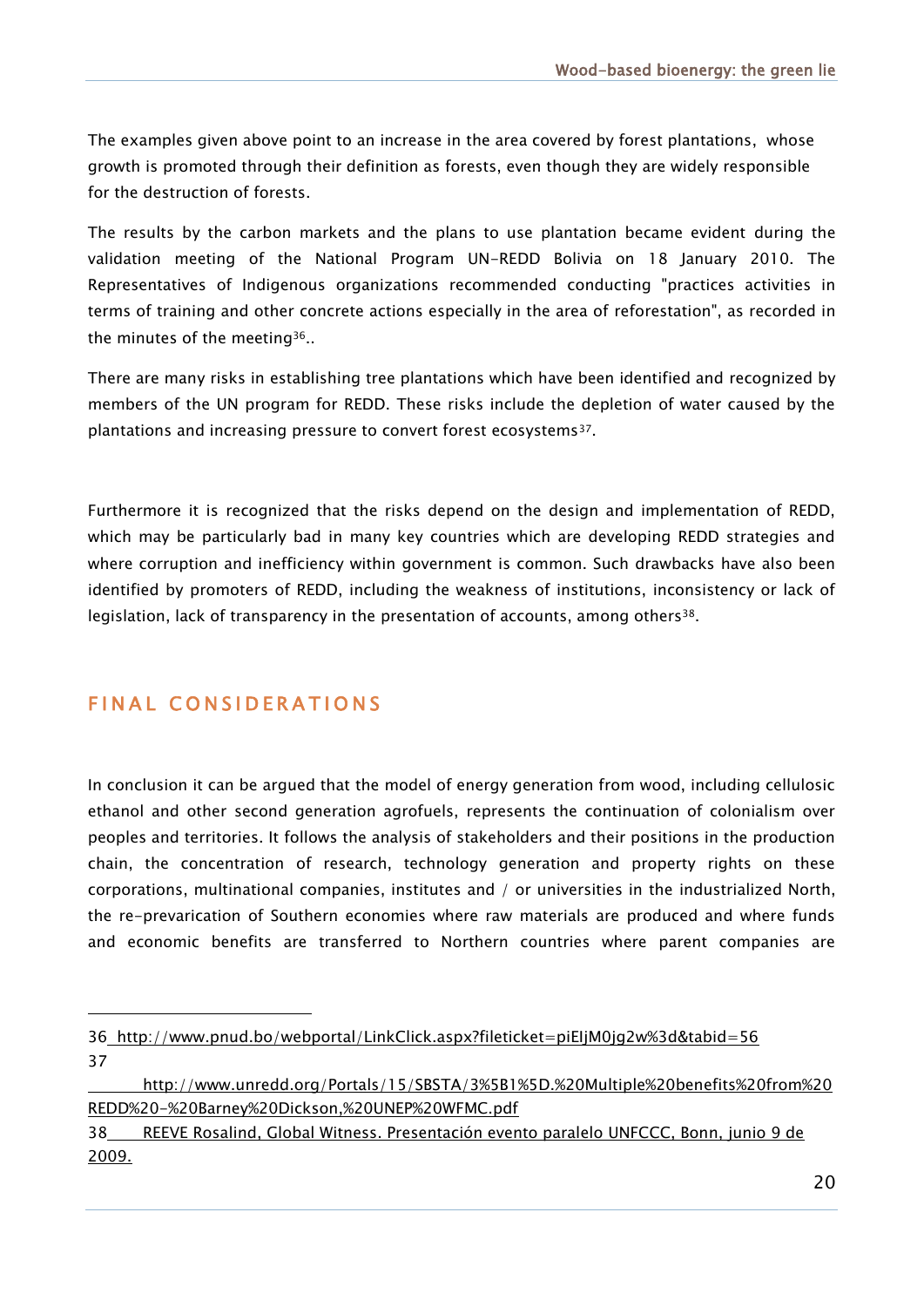concentrated, and the promotion, development and financing of bioenergy through carbon market and state subsidies, created and implemented from the industrialized countries.

On the other hand, one can foresee the increase of forest plantations, even including GM trees, fostered as a result of REDD. Recent events around the REDD Plus proposal clearly shows how it is being implemented under the market approach, putting at risk the continued existence of large forested areas. They will be replaced by monoculture tree plantations, all in a setting of large risks and uncertainties for the development of local projects.

It is therefore important to emphasize the many conflicts caused by forest plantations, including prior deforestation, soil degradation, changes to water cycles, biodiversity loss, displacement of communities, local economies and permanent jobs disappearance, and undermining the food sovereignty. It is also important to note that there are virtually no independent studies on the potentially dire impacts of commercialization of GM trees on forests, biodiversity and forest dependent peoples. Because of the ability of trees to spread pollen and seeds for many kilometers, it must be understood that the escape of GM trees from plantations into forests is virtually certain and cannot be reversed. The only way to prevent this escape is to prevent the commercial release of GM trees in the first place.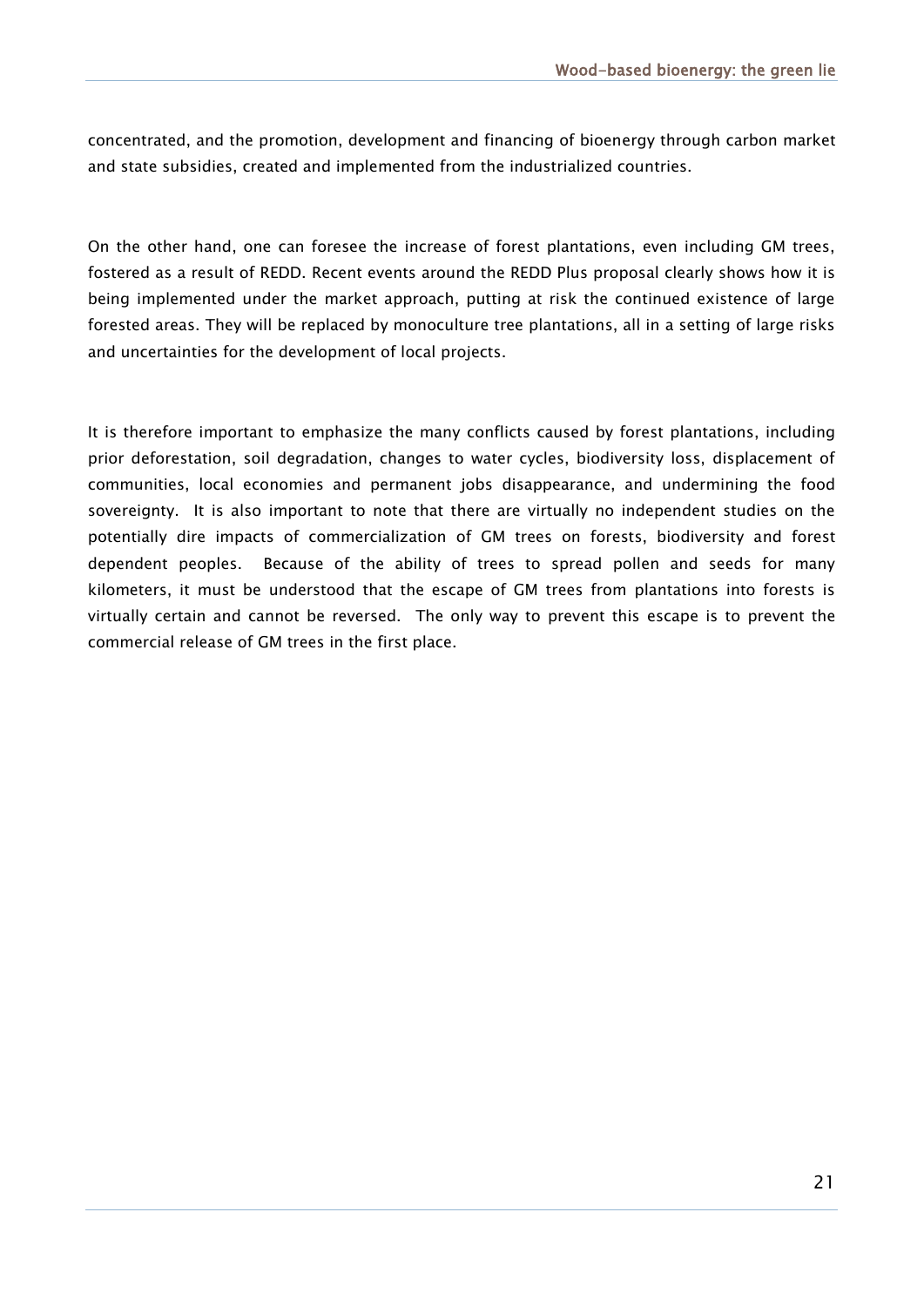### Tree plantations are not forests

By Wally Menne, Timberwatch, South Africa

Most timber produced in the South is exported in the form of logs, or as wood pulp or wood chips. Most value adding takes place elsewhere, and communities in so-called developing countries, where the wood is grown, benefit little. They carry the environmental costs and suffer cruel working conditions and starvation wages, while companies like Veracel, Stora Enso, and Sappi make indecently large profits. It is dishonest to certify tree plantations as "responsibly managed forests".

The United Nations Food and Agriculture Organisation (FAO) forest area assessment of 2010 reported that tree plantations were expanding faster than forests were being logged or otherwise destroyed. Yet this expansion was viewed in a positive light, as contributing to a reduction in the loss of 'forest cover'. In reality, plantation expansion represents an even greater loss of biodiversity than forest degradation due to logging.

In forested regions like the Amazon, where tree plantations often displace existing forests or are planted on land where forests previously grew, the situation is different from where grasslands dominate regions like southern Africa. But industrial-scale tree plantations still cause the loss of both agricultural and natural biodiversity, and bring negative impacts to human communities and rural economies. Environmentally and socially destructive timber plantations take land that is suitable for productive and sustainable agricultural activities.

Tree plantations destroy natural vegetation and wildlife where they are established, and have devastating impacts on both ground and surface water resources. The heavy water usage, soil erosion and siltation, and alien invasive weeds that go with plantations impact negatively on farms and communities neighboring plantation areas, and threaten the viability of adjacent ecosystems and agricultural land.

Heavily logged forests can recover naturally over time, just as our skin heals after an injury, but the damage caused by plantations is different. Instead of 'healing' like the forest, they grow larger and spread their invasive seedlings into surrounding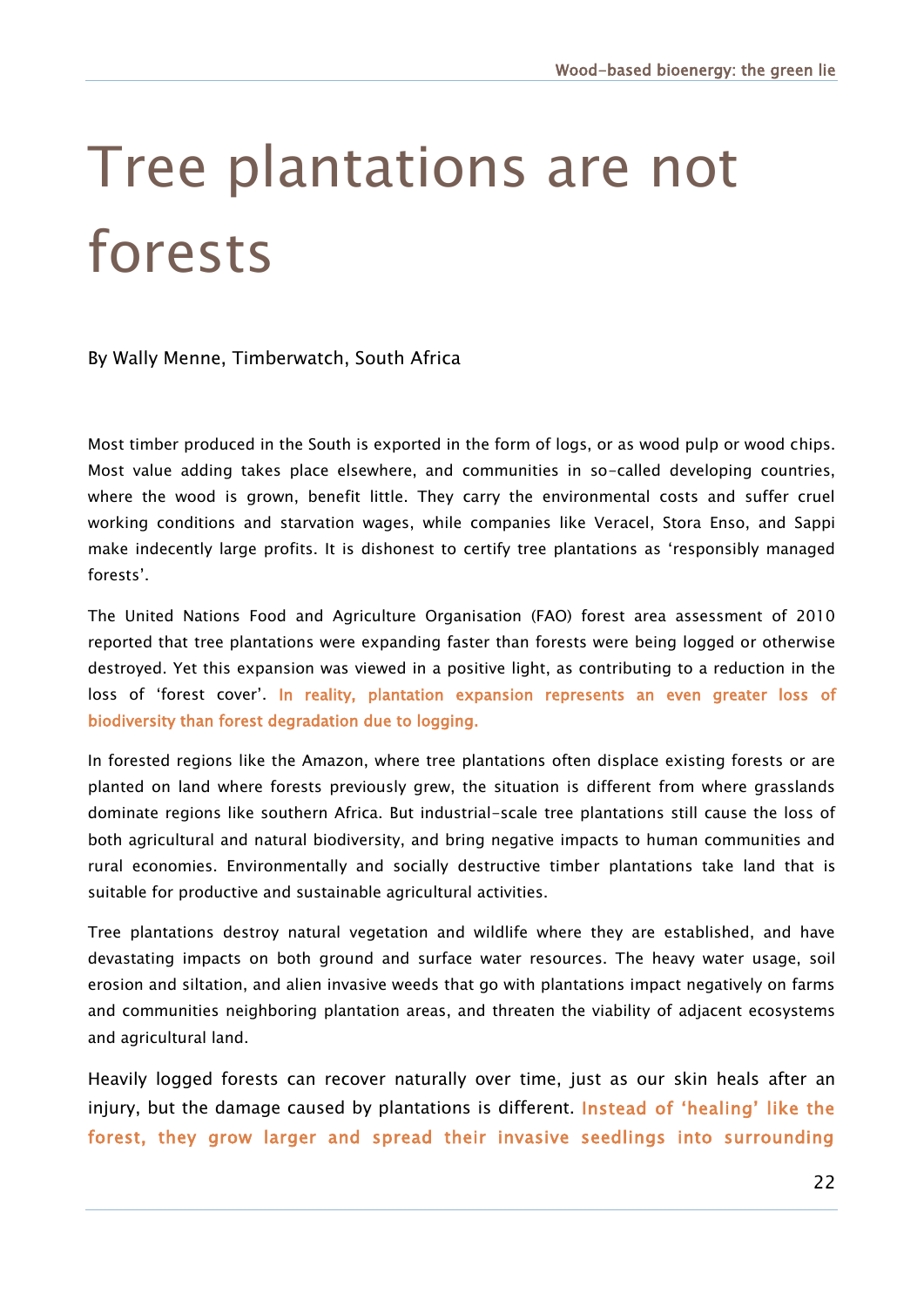landscapes. Like a cancer they spread into near-inaccessible places on mountainsides and in ravines where they damage sensitive ecosystems. In South Africa, more than 1,6 million hectares has been invaded by trees that escaped from plantations, especially Black Wattle (Acacia mearnsii) which was introduced from Australia more than a hundred years ago. Without a major alien invasive plant eradication programme, at enormous expense to landowners and the government, timber plantations will continue to degrade the land.

The Global Forest Coalition) defines forests as "complex tree dominated ecosystems with particular structural biotic and abiotic components assembled within temporal and spatial limits and with a self-sustained successional dynamic determined by its biodiversity".



Forests provide livelihoods for millions people like here in the Congo Basin. Photo: Marieke Sandker.

In the context of the recent push to promote genetic engineering, and especially the use of "terminator" technology, interfering with the ability of trees to grow and breed naturally would increase the potential of tree plantations to damage ecosystems and communities. If this untested technology is allowed, and genetically engineered trees are introduced freely into the environment, even greater biodiversity losses could occur. There would be no environmental benefits at all, contrary to the false claims of its proponents.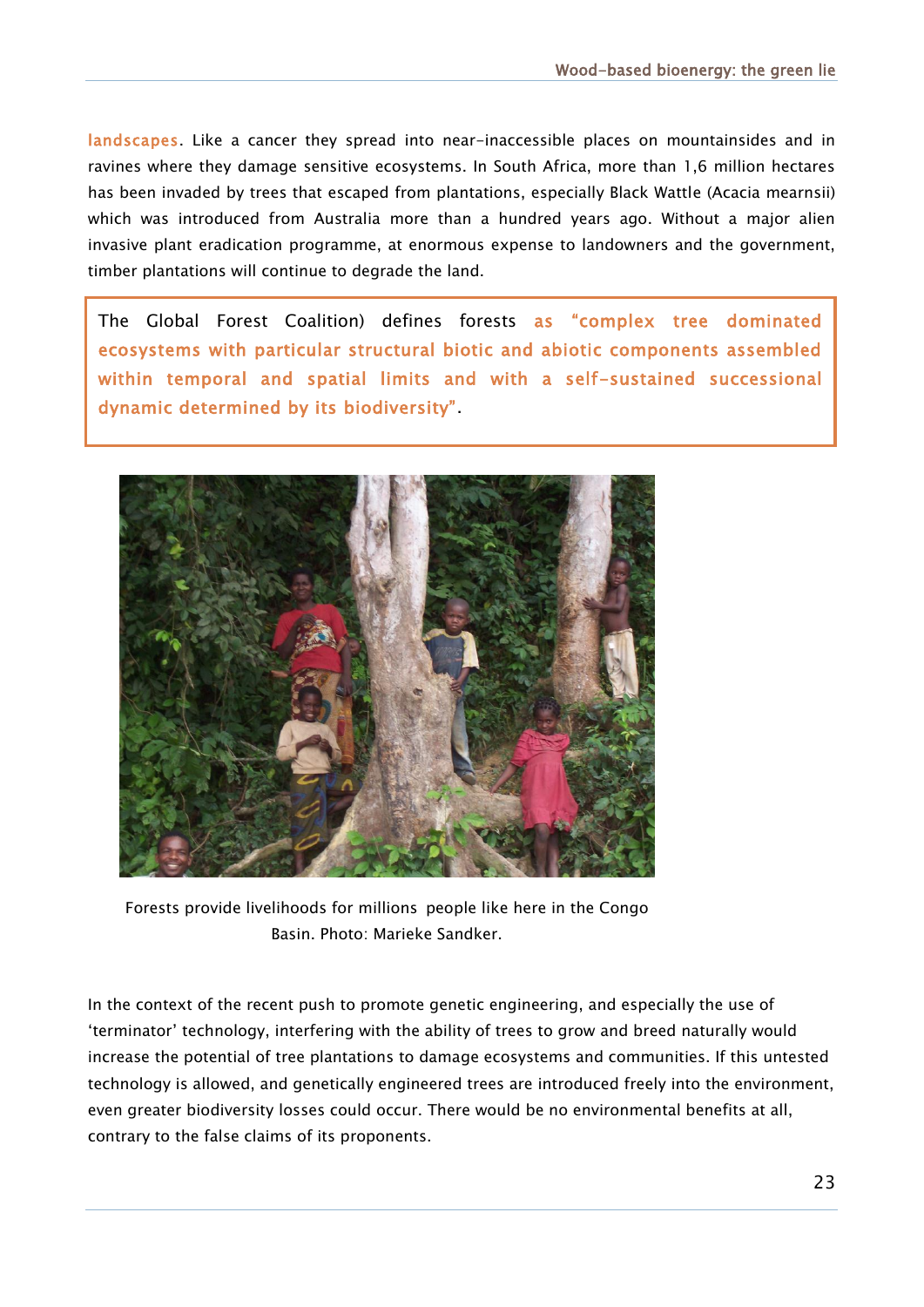The industrial tree plantation model cannot produce the same environmental goods and services as healthy biodiverse forests. However, the plantation industry uses the misleading "forest" definitions of the FAO and goes out of its way to mis-represent and to exaggerate the benefits of tree plantations. False claims of the benefits of tree plantations have been further legitimized by their inclusion in the Clean Development Mechanism (CDM) of the Kyoto Protocol, which also allows Jatropha and Oil Palm agrofuel plantations to earn carbon credits.

#### TREE PLANTATIONS CARBON SINKS

In December 2003 the UNFCCC made the decision to approve the use of genetically engineered tree plantations as carbon sinks under the CDM. There is little doubt that this was driven by corporate interests, who on the one hand, faced with pressure to meet emission reduction targets, and on the other, saw an opportunity to exploit Southern nations" land and water resources in the name of making profits. How genetic engineering of trees can make timber plantations any more a legitimate CDM activity is not clear. If their introduction takes place, it will only exacerbate the already known negative environmental and social impacts of large-scale tree plantations.

Although it is accepted under the CDM that plantations are not the same as forests, they still qualify for carbon credits. Attempts to give credibility to the use of plantations as carbon sinks, by making FSC certification a prerequisite to qualifying for CDM registration and funding from the World Bank prototype carbon fund, are not acceptable. The concept is so deeply flawed that no amount of cosmetic gloss will change the reality that tree plantations are not genuinely capable reducing CO2 from the atmosphere.

Research into soil carbon storage and carbon capture by other vegetation types has shown that converting land from permanent pastures or natural grasslands to timber plantations can result in a net release of carbon into the atmosphere. Add to this the GhG emissions from the planting, logging, transporting and processing of the "carbon sink" timber, and there will be little doubt that there should in fact be a carbon debit system for tree plantations.

Many people have questioned the logic of the assumption that carbon credits are a valid way to slow the rate of global warming. Surely the only way would be to enforce reduction targets, and to use the penalties paid for non-compliance to fund landscape restoration projects?

Environmental groups in the North have traditionally opposed the importation of timber from tropical forests, and this has led to bans on the purchase of timber from sources that are considered to be "illegal" or "unsustainable". However, it is difficult to know if a shipload of wood arriving at a European port is from a logging operation with no social and environmental impacts, or one causing terrible damage to forests, and destroying the livelihoods of indigenous peoples living in or around those forests.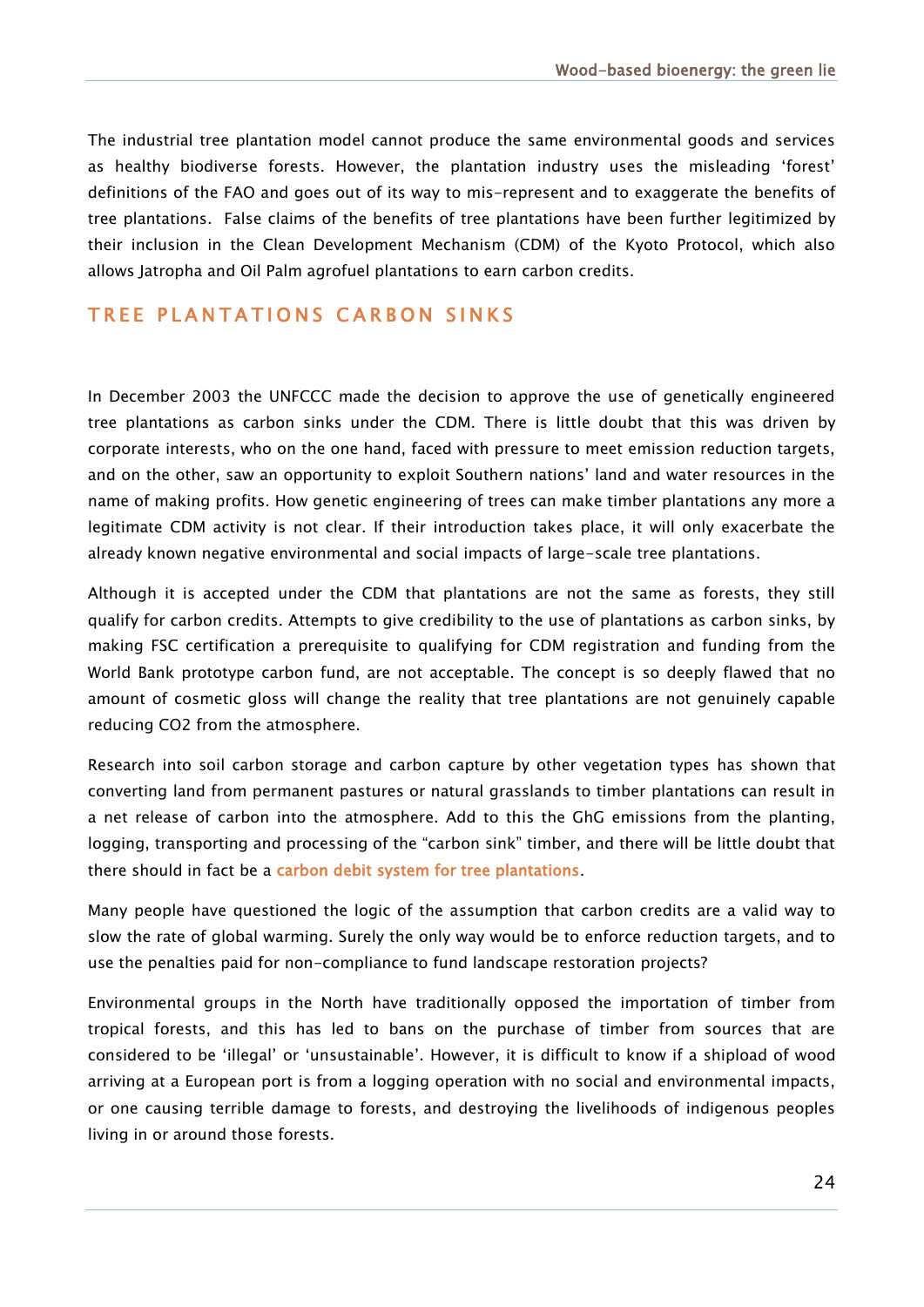The response to this uncertainty has been "forest certification", intended to give buyers of wood products assurance that wood from certain sources had been sustainably produced in terms of a set of 'standards'. One of the best-known certification systems is the Forest Stewardship Council (FSC), based in Bonn, Germany.

The FSC was established after the Earth Summit in Rio de Janeiro in 1992, with the aim of protecting the dwindling forests of the world. It was supported by environmental organizations, as well as timber companies. This seemed to be the ideal solution, a win-win solution for Nature, people and business.

However it had problems. Getting consensus on policy issues was not easy, and before long the question of whether FSC should certify tree plantations arose. It was argued that plantations could produce wood more quickly and efficiently than forests, and plantations could save forests by meeting demand for pulpwood. A special new "plantation" principle was added to the nine that had already been agreed on for forests, but this decision led to a problem that has yet to be resolved.

The feel-good tree logo of the Forest Stewardship Council (FSC) is stamped onto many forest and tree plantation products, including paper. The average consumer will only know that they are claimed to be from a "responsibly managed forest", but there is nothing to show that they could be from environmentally harmful plantations, and not from forests.

The words "Responsibly Managed Forests" bring to mind wild woods, teeming with a diversity of life, where only selected trees are carefully harvested. The impression is created that buying FSC certified wood products is beneficial to Nature and to people. Standards that recognize the harm that plantations cause to the land, to local people, and to ecosystems are needed. An appropriate symbol to denote a 'plantation' as opposed to a forest should be designed, and timber growers and consumers alike properly educated.

The large-scale tree plantations that produce much of the wood and paper certified by FSC are often planted on land that was previously used for food production or grazing. The other land taken for plantations is wildlife habitat, and alien plantation trees destroy all natural biodiversity where they are planted. They deplete and pollute water resources - especially small streams and wetlands that support the needs of local communities and wildlife. They displace food farming, undermining food security, health and the livelihoods of local communities including Indigenous Peoples.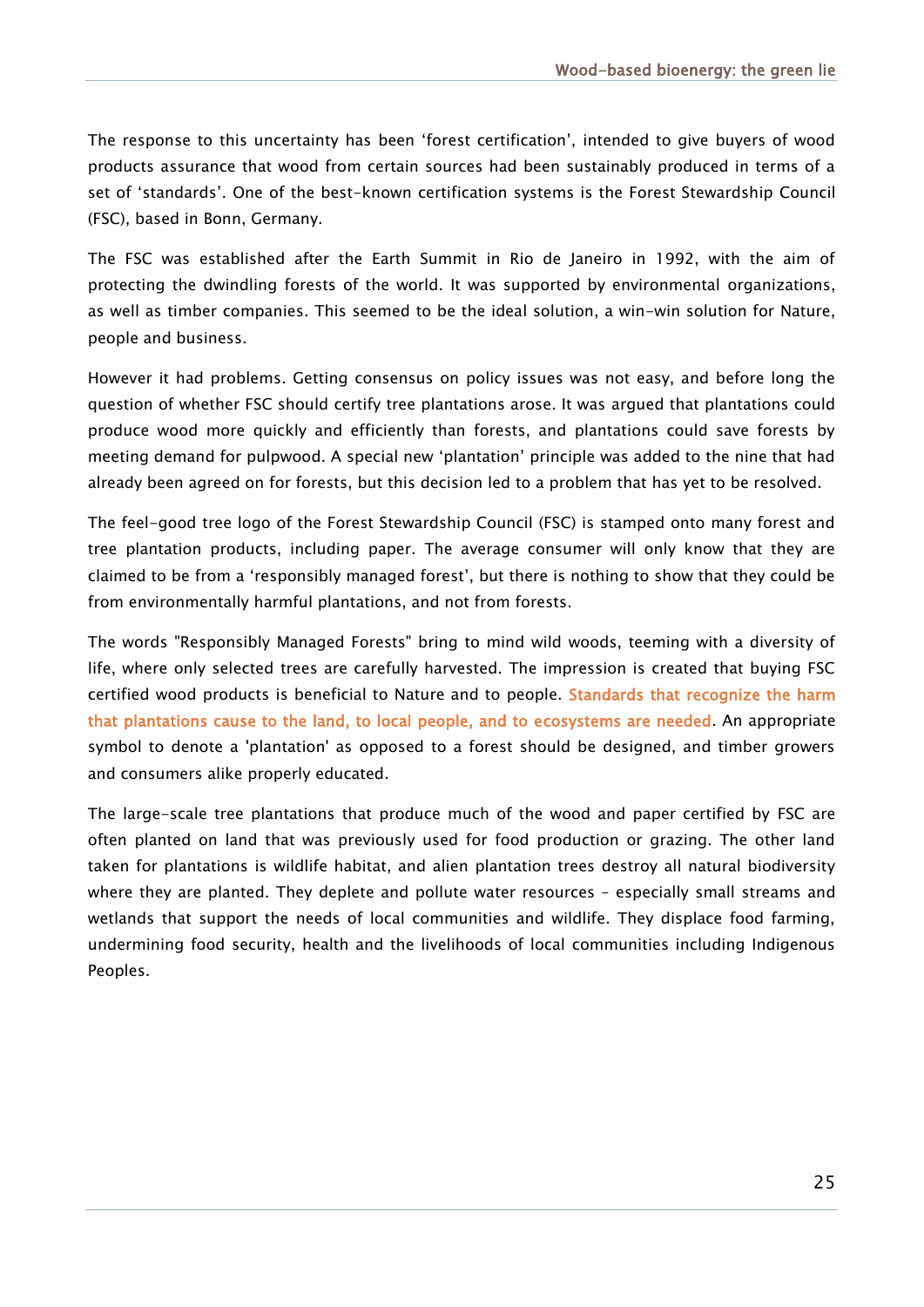#### **CONCLUSION**

The countries being targeted for new tree plantations need to be aware that it is their own responsibility to make the right decisions concerning permitting plantations in their territories. A wrong decision will result in more damage to our planet"s biodiversity and sustainability. Existing tree plantations will need to be properly assessed to determine their full environmental costs and their socio-economic viability and value if any. Only then can informed decisions be made whether existing plantations should remain.

At civil society level, the 'green' forest protection lobby in overdeveloped Northern countries, needs to help discourage consumers from buying products derived from timber extracted from all unsustainable sources - including both indiscriminately logged forests, and tree plantations that threaten to destroy biodiversity rich ecosystems and the communities that derive sustainable livelihoods from these natural resources.

It can be assumed that any increase in timber production must result in more industrial activities somewhere on the planet, and consequently an increase in GhG (Greenhouse Gas) emissions. Similarly, if the recycling of paper and packaging increases, there must be extra industrial activity to accommodate the demand that drives recycling. Even if the use of fossil fuels reduces as renewable energy starts to feed into the global energy supply, increases in pulp and paper consumption will mean a massive increase in GhG emissions. Ultimately, any new plantation will be a net source of atmospheric carbon.

Organizations that offer certification services, such as the FSC, need to be more honest, and make consumers aware of the negative environmental and social effects of tree plantations. This also applies to certifying plantations grown for the production of agrofuels and biomass for fuel, and which threaten to undermine food sovereignty in the countries that have been targeted. They also increase the rate of deforestation and displace forest dependent and forest dwelling Indigenous Peoples.

Because plantations have been given the FSC green rubber stamp of approval, the industry needs not worry about a thing - just carry on with "business as usual". But in the end, the consumers of forest and plantation products (including you) must decide. Further reading:

- Global Forest Coalition www.globalforestcoalition.org
- Timberwatch Coalition www.timberwatch.org
- ..World Rainforest Movement www.wrm.org.uy
- ..The Woodland League www.woodlandleague.org